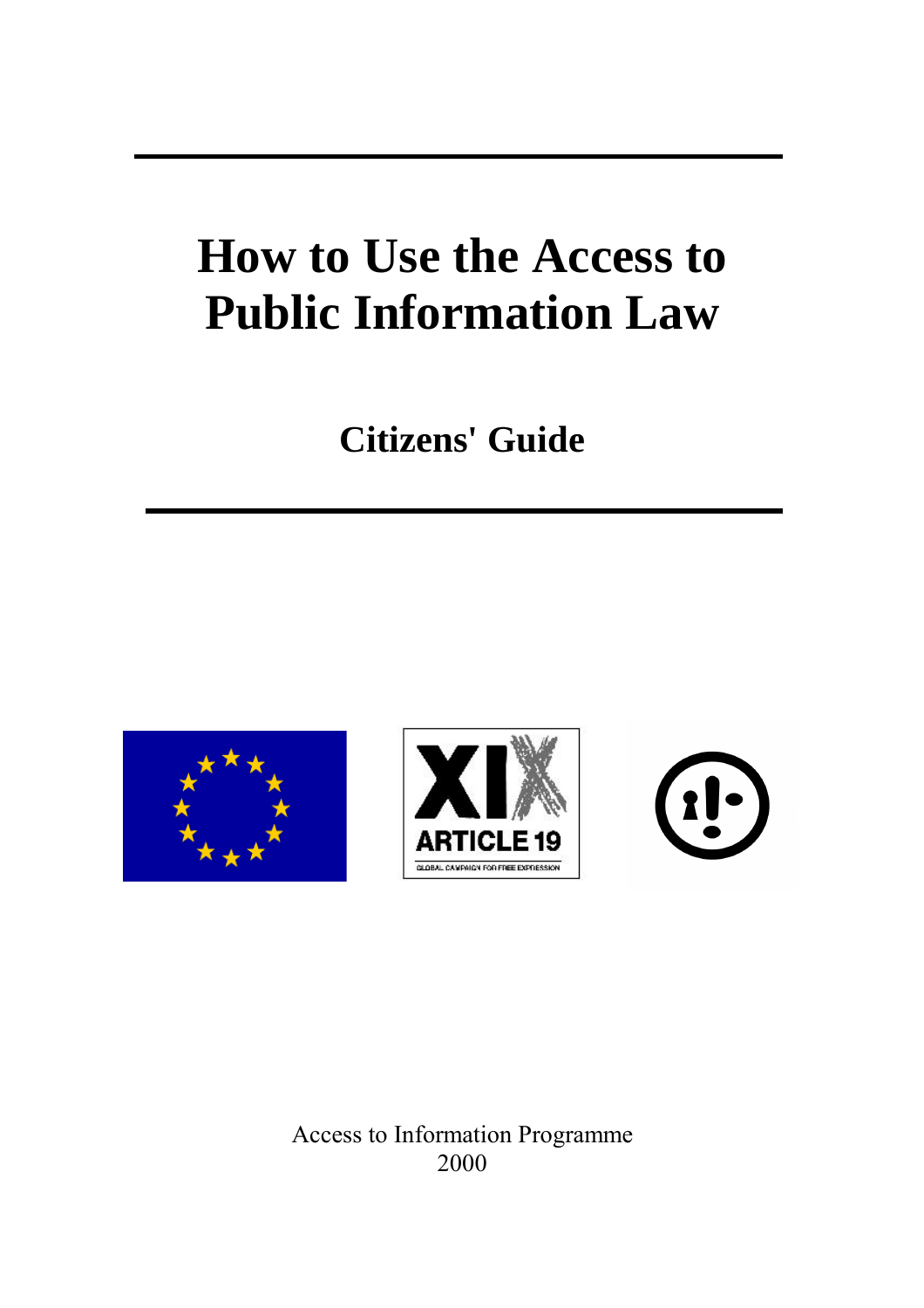Access to Information Programme 120 Rakovsky Str., 4 floor Sofia 1000, Bulgaria Tel/Fax (++359 2) 988 50 62, 986 77 09 Web page: www.aip-bg.org E-mail: office@aip-bg.org

Marina Karakonova, translator

© Copyright 2000 by Access to Information Programme. Reproduction in part or in whole in any language expressly forbidden in any part of the world without the written consent of Access to Information Programme.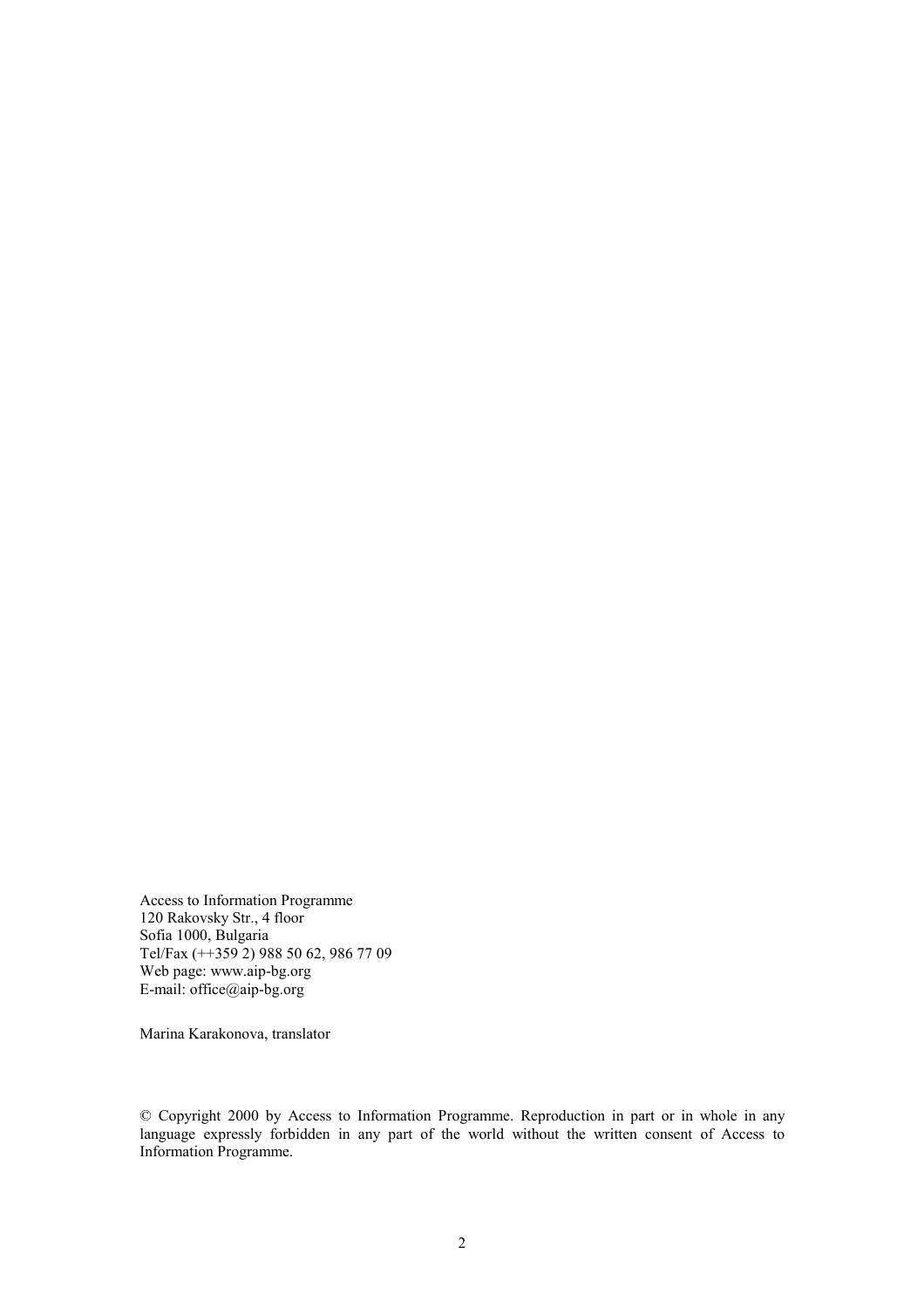Dear Reader,

The Access to Public Information Law (APIL) was published In the State Gazette No. 55 of 7 July 2000. This is the first such kind of law in Bulgaria. Prior to the adoption of the law, the citizens' only access to information was confined the public registries as well as to information concerning the environment. Most democratic countries have already adopted such laws to help every citizen or legal entity to seek information by providing access to the largest database, that of the state. Such access should be free, because the state is not the sole owner of the information it collects. As information is a resource of vital importance at the present time, public servants must not be held in privilege because of their advantage of possessing it.

The philosophy of the law is twofold: creating opportunities for the citizens and the legal entities to make well-informed choices and controlling the state effectively by enhancing the process of regular reporting about official affairs, thus making the decision-making process more transparent.

The most important aspect of every law is the opportunity to exercise the rights which it guarantees. Only then will it assert itself in the public and legal realm and thus serve the society. The efficiency of its stipulations can only manifest itself when applied in practice.

The Bulgarian APIL has been in existence for a short time only. It will take much longer for the administration to set the statutes for applying the law. However, the law is a fact, and we as citizens can benefit from it and exercise the rights that it guarantees.

The aim of this booklet is to help the citizens seek information by explaining all the required steps envisaged in the law to exercise the right of access of information. The whole team of the Access to Information Program (AIP) was involved in the preparation of this Guide. The main difficulty was to translate the legal norms into understandable language, which AIP lawyers Fany Davidova and Alexander Kashumov tried to accomplish.

The more practices we have under this law, the better and more detailed explanation we would have about every step of the process of seeking information. Our intentions are to regularly update this guide.

The AIP team welcomes all your questions and recommendations.

We would also like to thank the Open Society Foundation - Sofia for their financial support for the completion of the *Where and How Can We Exercise Our Right to Information* project and especially for the opportunity to prepare and publish this guide three months after the adoption of the law.

September, 2000

AIP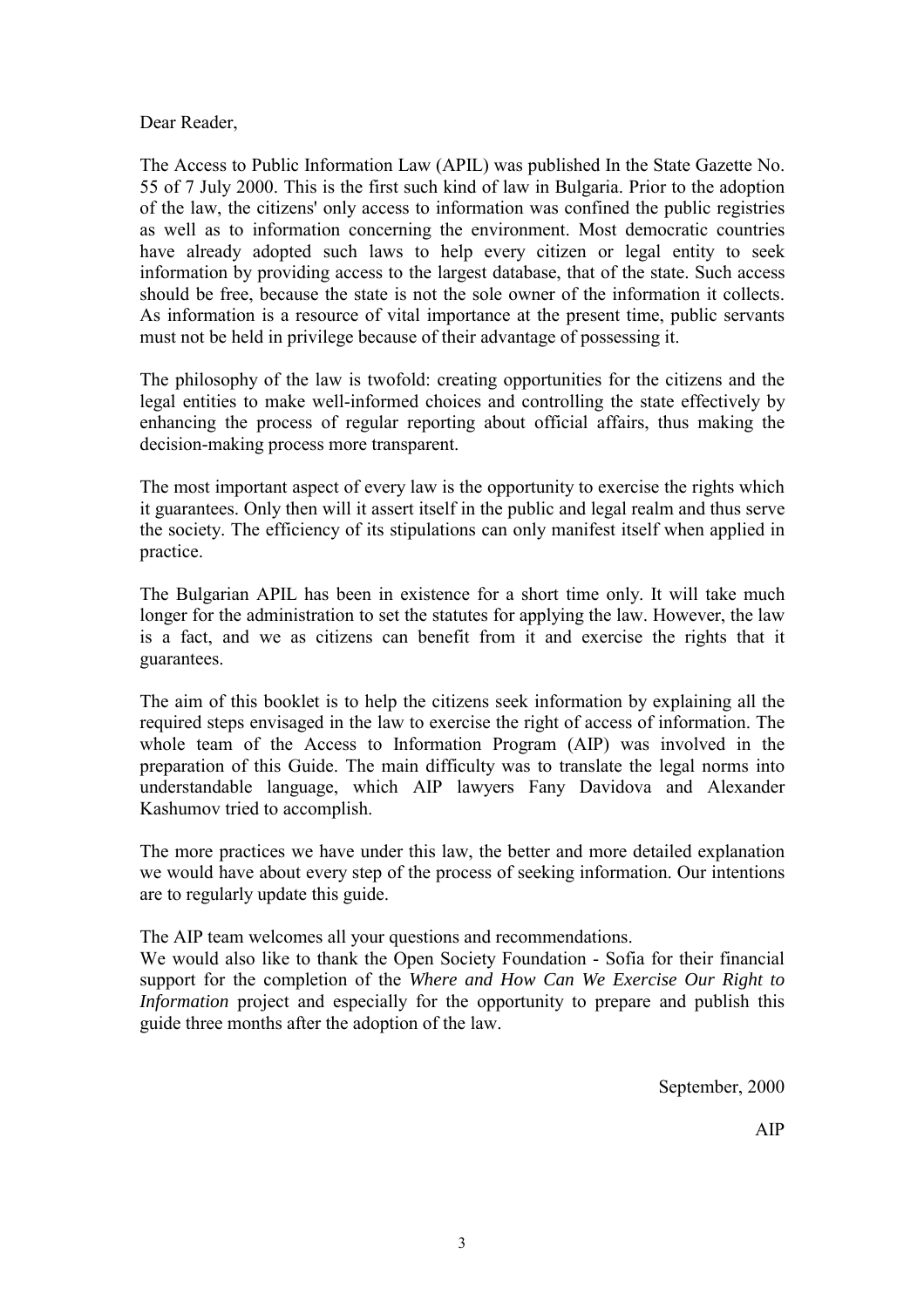## **Content**

| III. WHAT KIND OF INFORMATION CAN WE REQUIRE UNDER THE LAW?5 |  |
|--------------------------------------------------------------|--|
| 1.                                                           |  |
| 2 <sub>1</sub>                                               |  |
|                                                              |  |
|                                                              |  |
|                                                              |  |
| $\overline{4}$ .                                             |  |
| V. WHAT ARE THE GROUNDS TO REFUSE ACCESS TO INFORMATION  9   |  |
|                                                              |  |
|                                                              |  |
|                                                              |  |
|                                                              |  |
|                                                              |  |
|                                                              |  |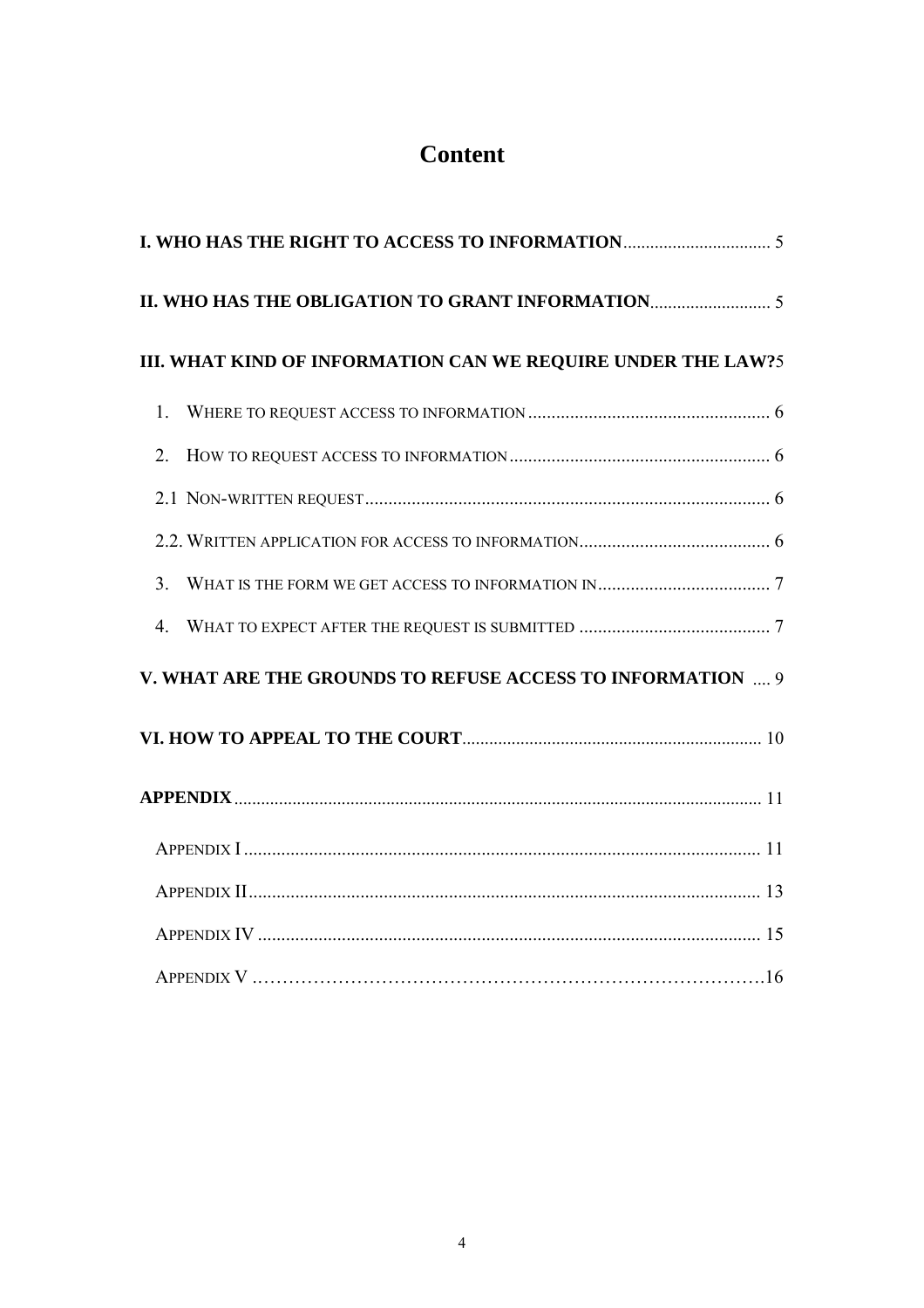## **I. Who has the right to access to information**

The APIL grants EVERYONE the right to access to information. This means that every

- Bulgarian citizen

 $\overline{a}$ 

- foreign citizen or a person without citizenship
- Bulgarian or foreign legal entity

has the right to file a request for access to information and to receive it.

## **II. Who has the obligation to grant information**

All the state authorities and the local authorities are obliged to grant information. All the public legal entities and all the persons financed by the state budget are also obliged.

The media<sup>1</sup> are obliged to grant only a certain type of information (Art. 18 of the APIL).

(Please, see Appendix 1 - An example of the list of the legally-obliged entities)

## **III. What kind of information can we require under the law?**

Any information held by the state institutions.

Any information is recorded on some medium. The most important information held by the state and the municipal institutions is contained in the documents they create. These could be both orders by ministers, mayors and so on, or decisions by the municipal councils, agencies and so on, that have been issued for any reason and purpose.

Except the official documents, the state and municipal institutions hold a lot of information, which is printed or simply written down on paper, and as such does not constitute a document. Such kind of information is, for example, the list of visitors, held by the doormen.

Sometimes it is not enough just to read the document, which we are interested in. Seeing the accompanying opinions, positions, recommendations, remarks, and all other materials, which are held in the **file** of the document is also important. If required, we have the right to view any and all such information.

With the advance of technology, information may be recorded on a different **medium**. Computers are massively introduced in the state and municipal administration and information is kept on **floppy discs, CDs** or on hard discs. **Closed-circuit monitoring devices**, for example, keep this information on **tapes.** Meetings and sessions are recorded on **tapes or CDs.** 

## **Everybody has the right to access to information, regardless of the medium on which it is held.**

 $<sup>1</sup>$  The media are registered trade companies, whose primary activity is disseminating information and</sup> commentary through the press, radio and television that have their own trademark and/or have been granted a license for broadcasting.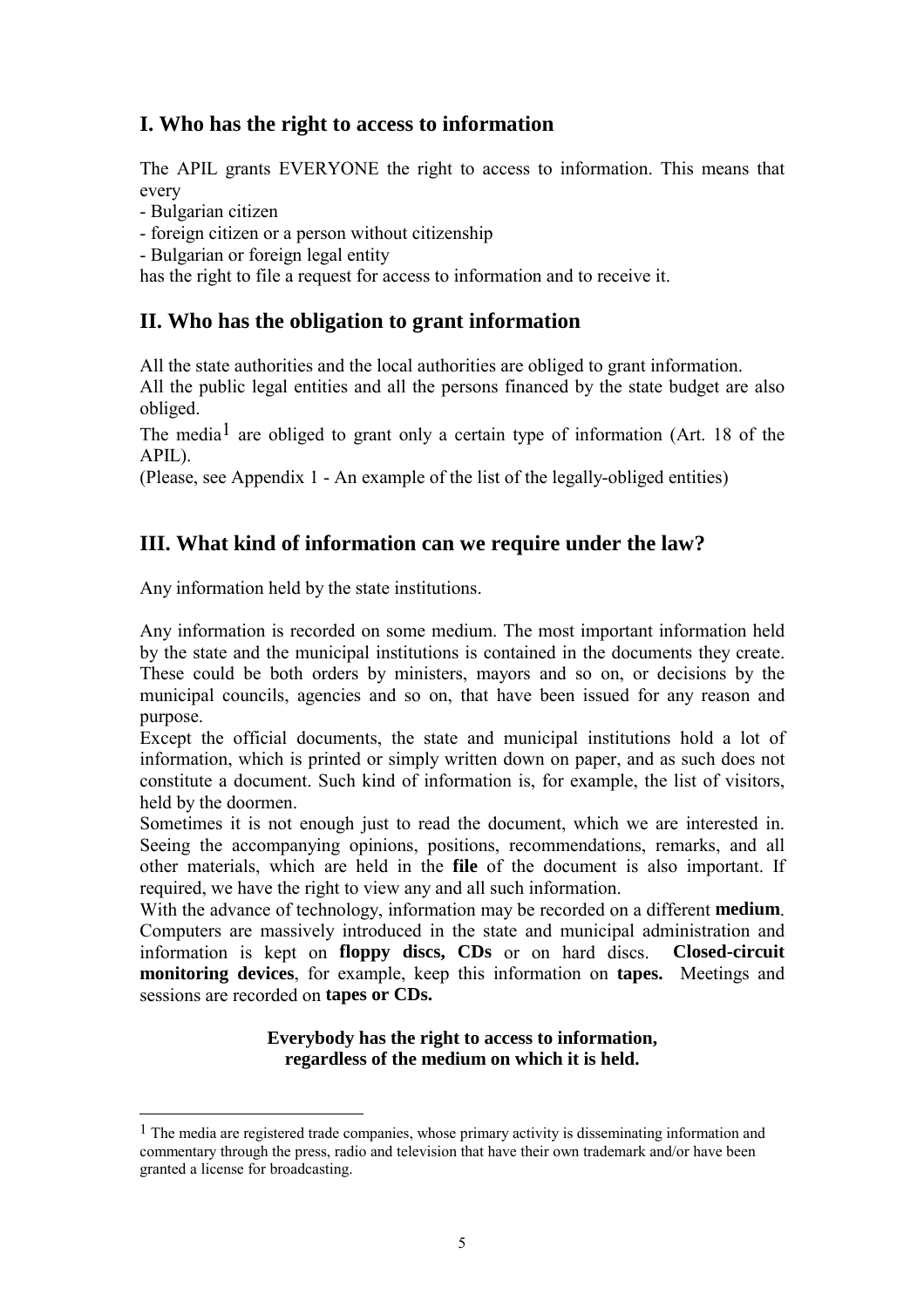## **IV. How to get access to information?**

## *1. Where to request access to information*

In cases of both non-written and written requests for information, you should address a certain official. However, as the law does not clearly define the position of such officials, you should ask who exactly is responsible for this service. In every particular case you will be able to inquire or file in an application in one of the following departments:

- reception hall for citizens
- press center and public relations department
- official records office
- special department, if any, dealing with access to information requests

## **NB!**

It is possible that you may be refused to have submitting your application acknowledged, meaning that you will not be given an incoming number. In this case, you should send the application by registered post to the respective institution.

## *2. How to request access to information*

The access to information request can be either non-written or written. Information may be required electronically as well.

## **NB!**

It is advisable, however, that you file in a written application (see 2.2., please), because this is the only proof that you have requested the information.

## *2.1 Non-written request*

The first step is to inquire who is the official in charge for granting information. You may address him/her with your question and require the information you want, specifying what form you want it to be in: non-written information; viewing or reading the information; copies on paper or any other medium.

The official is obliged to make the information available to you upon request. If the official is delaying the procedure, referring your question to someone else, requiring additional documents from you, giving you insufficient quality or quantity of information or simply refusing to make it available, you should file a written request.

## *2.2. Written application for access to information*

In accordance with the law you may file in a written application. It should contain:

- 1 *obligatory:* three names. For legal entities name and headquarters
- 2 *obligatory:* what kind of information you request. You may: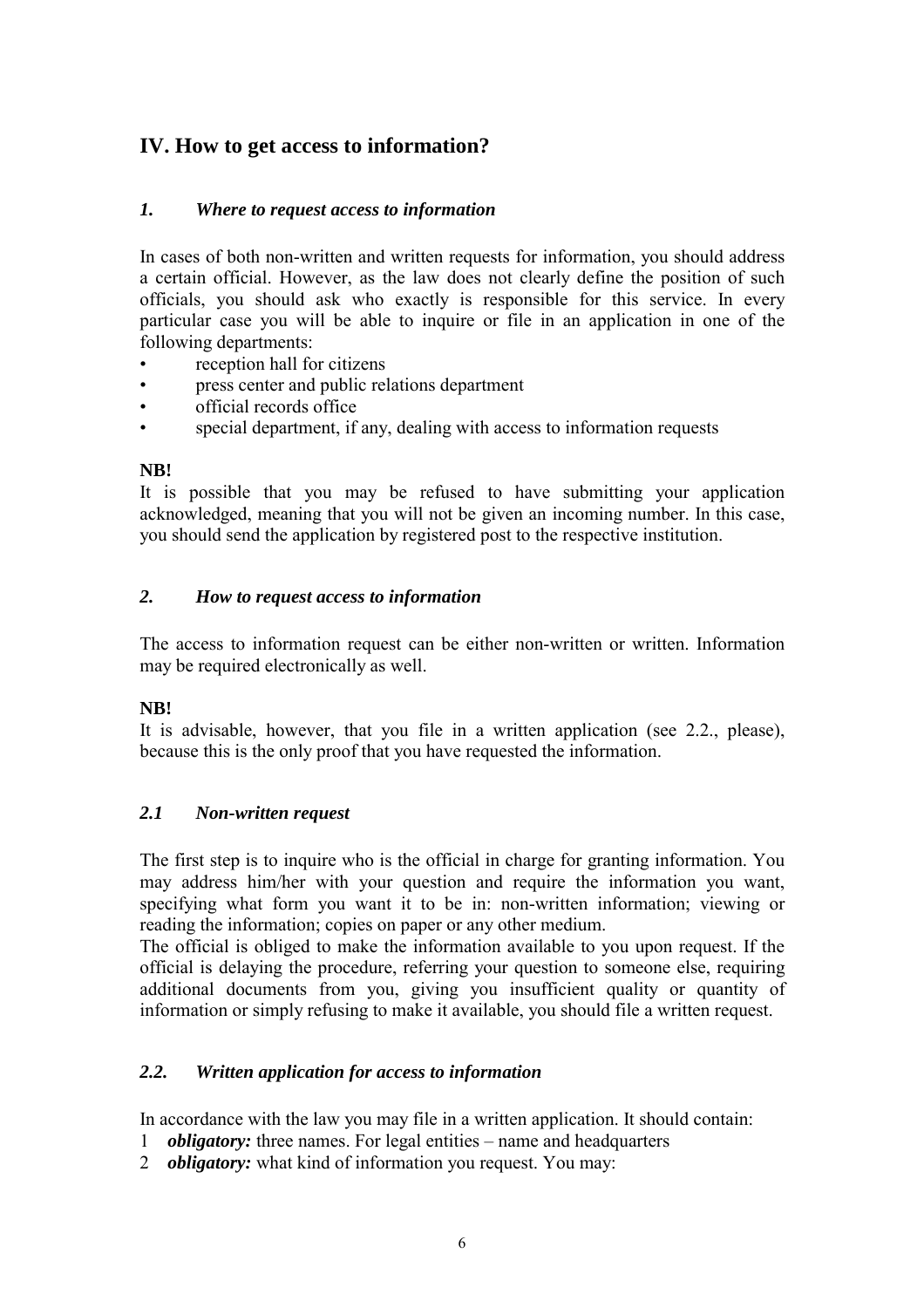- put it in a descriptive way, (For example: "I want to obtain the whole available information about Й.issue.");
- specify the documents, which you are interested in, if you know their number, date of issue, and type;
- $\phi$  identify the documents by all the details you know about them for example by the addressee of an order. It is not necessary to know any details about the document you need. It would be sufficient to know enough so that the document concerned can be adequately identified.
- 3 You should specify in what form you want to receive the information. This means that you should indicate whether you want:
- verbal inquiry
- viewing of the information
- copy of a document.
- 4 *obligatory:* address for correspondence

The application is not supposed to be in any particular form. It may be in handwriting, typewritten or produced electronically.

## **NB!**

If you fail to fill in your names, the required information or address for correspondence, your application will not be considered. It is not obligatory to specify the way you want to receive the information. Your application must be registered in the respective department and receive an incoming number. Do not forget to preserve the incoming number.

*See Appendix IV: An example of application for access to information* 

## *3. What is the form we get access to information in*

In accordance with the law we can get access to information in several different forms. It is your decision to require any form of access to information and the respective institution is obliged to conform with it. You may ask for:

- verbal inquiry
- viewing and reading all the available information in place
- a copy on paper or other technical medium.

You may ask for several forms as well. For example, first you may view and read the information and then you may ask for a copy of certain records.

## **NB!**

According to the law persons with visual or hearing disabilities can request the information to be delivered in the most convenient form.

## *4. What to expect after the request is submitted*

Your request must be responded to within 14 days of the application date. The information is granted by virtue of a decision of the respective institution.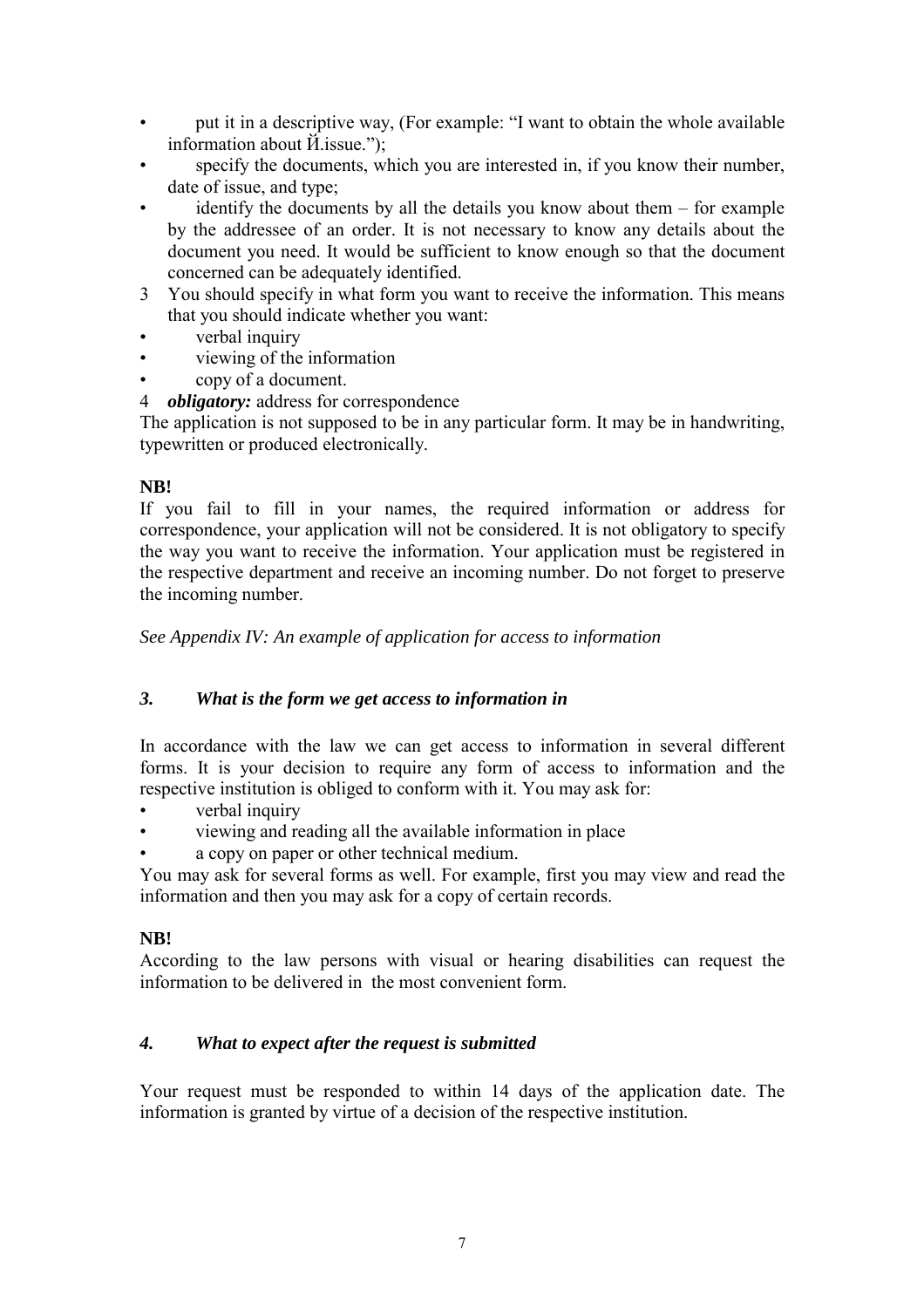## *Decision to grant access to the required information*

In the decision the respective institution should indicate:

- what part of the required information is granted access to
- for what period of time the information is granted
- where the required information can be obtained
- form of access
- charges

Information should not be granted for less than 30 days. Access itself is free, but charges may be levied to cover the expenses related to making the information available – the copies, recordings, etc.

#### **NB!**

If you fail to keep the deadline for access or fail to pay the charges, you lose your right to access the required information, which is granted by virtue of a particular decision. In this case, you should re-apply.

## *Letter of clarification*

It is possible for you to receive a letter requesting you to detail the information you need, typically when your request is considered too broad or unclear, for example, "I need information about the privatization process." This does not mean that you are supposed to have the specific numbers and the names of the documents. In this case you may simply specify your request as "I need all the available information about the privatization of company X ". You will be supposed to respond to any such requests within 30 days. If you miss the deadline, your initial application will not be considered.

## **NB!**

Your detailed request must be responded to within 14 days.

## *Letter of extension of the processing period*

The reasons for this letter could be:

A) the quantity of the information you require is too large and it will take a long period of time to select and compile. It is possible to receive a letter that the processing period must be extended. You have to consider that the extension period cannot be longer than 10 days (or a total of 24 days since you have filed in the application).

## **NB!**

The letter of extending the processing period must clearly specify:

- the reasons for the extension

- the deadline for granting the requested information.

B) The consent of a third party must be sought to grant you the information you requested. You have to bear in mind that the extension period cannot be longer than 14 days (this means 28 days from the day of the initial application).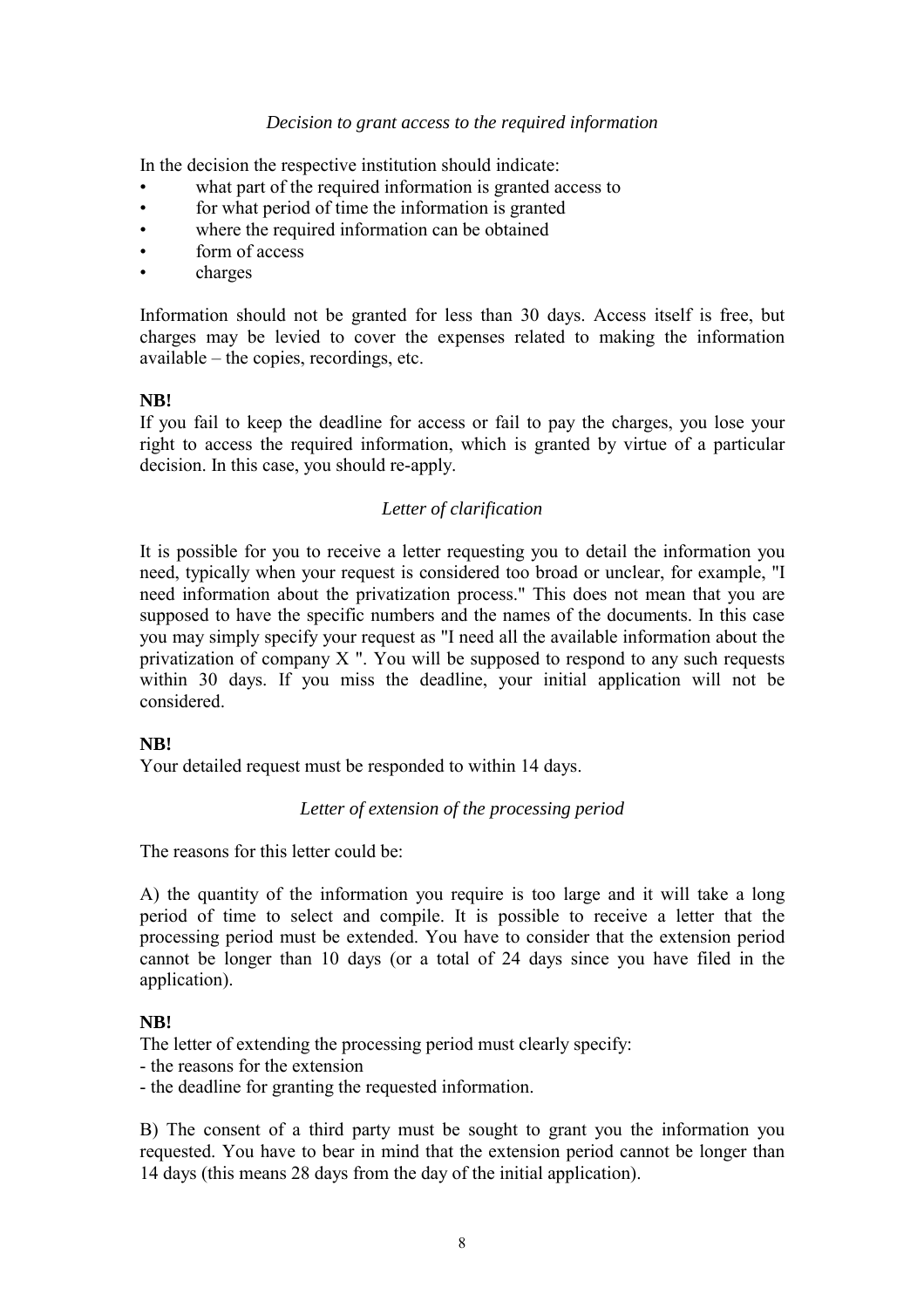## *Letter of forwarding the request*

You may receive a letter, which informs you that the required information is available in another institution, and your request is being forwarded. In this case you are not supposed to apply again. However, you should check when your request was forwarded as the 14 days deadline for the response is valid from this day.

## **NB!**

The letter of forwarding the request must state the name and the address of the respective institution or physical entity to which your request has been forwarded.

#### *A letter of refusal*

A refusal to grant information must comply with the law in form and content. You will be notified of a refusal by registered post or against your signature.

Such a notification must state:

- on what grounds access was refused

- statutory reasons for the refusal

- to what institution and within what period of time you can appeal the decision.

#### **NB!**

Even though the law does not provide for a so-called "mute refusal", it is possible not to receive a reply at all. This is an administrative offense and the respective official should be fined with 20-50 leva, under Art. 42, P. 1 of the law.

In such cases, do not hesitate to inform the Access to Information Program - we can always be of help with free legal advice.

In other cases you may receive a decision for granting only a certain part from the required information. This means "partial refusal" for access to information.

Every decision for refusal can be appealed to the court.

## **NB!**

You should check whether the grounds for the refusal are stated in the decision (see p. V). The decision must clearly state the statutory reasons for the refusal. It is illegal to just refer to orders, instructions, codes of conduct, etc.

## **V. What are the grounds to refuse access to information**

In some cases access to information can be refused by the state and the local government officials. However, the law overrules any decision by the representatives of the administration and their seniors. The grounds for refusal are listed clearly in the law. Access to information cannot be refused with arguments and explanations such as "this is inside information", "the required document is not official", or "the data is not processed", etc. The law entitles the state and the local institutions to refuse access to information only in instances clearly defined by it.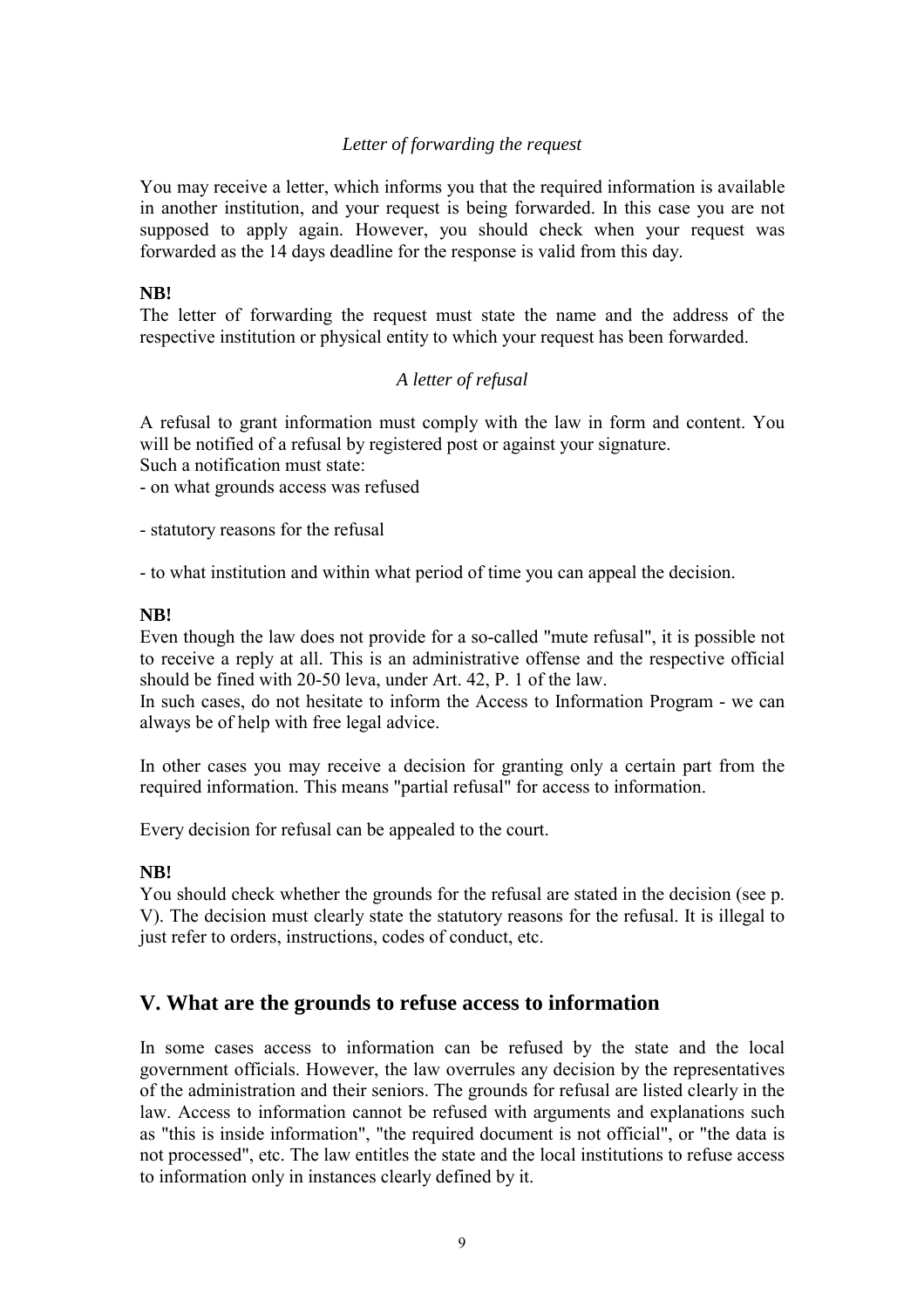Under the law the grounds can be as follows:

- state secret (see Appendix II)
- official secret (see Appendix III)

- the requested information refers to citizens or legal entities that object to revealing it.

- information, which you have requested before less than six months and you have received it

- the information is related to the operative preparation of the acts of the institution and has no significance of its own (opinions, recommendations, statements, consultations) and when it contains statements and recommendations to current or future talks, negotiations (art. 13, p. 2 from the law).

Institutions have the discretion to decide whether to withhold or grant information ONLY in the latter case. In ALL other cases the institutions must abide by the law and do not have the discretion to make decisions.

State and local government institutions are obliged to present their refusal in writing.

## **NB!**

In cases of refused access to information our advice is to make sure whether the respective reference to the law is correct and whether some law allowing refusal exists. In cases when you have asked for more than one document or record, you have to pay attention whether the refusal refers to all of them, in case just some of them are confidential.

In all these cases you have the right to address the court or to apply with the same request again with an additional explanation that there are no grounds for refusing your previous request. In these cases you may also contact the AIP where you will get free legal advice.

## **VI. How to appeal to the court**

In every case of refusal you may appeal to the court within 14 days.

You have to appeal to your regional court or to the Sofia City Court (if you live in the city of Sofia). If the refusal comes from the Council of Ministers or other Ministries, Ministers or an institution subordinate to the Council of Ministers, you may appeal to the Supreme Administrative Court.

## **NB!**

The appeal is addressed to the court and is sent through the institution that has refused to grant you access to information. You have to file it in the administrative department or to send it by registered post where you have to specify that you appeal against decision number X of date of the respective institution.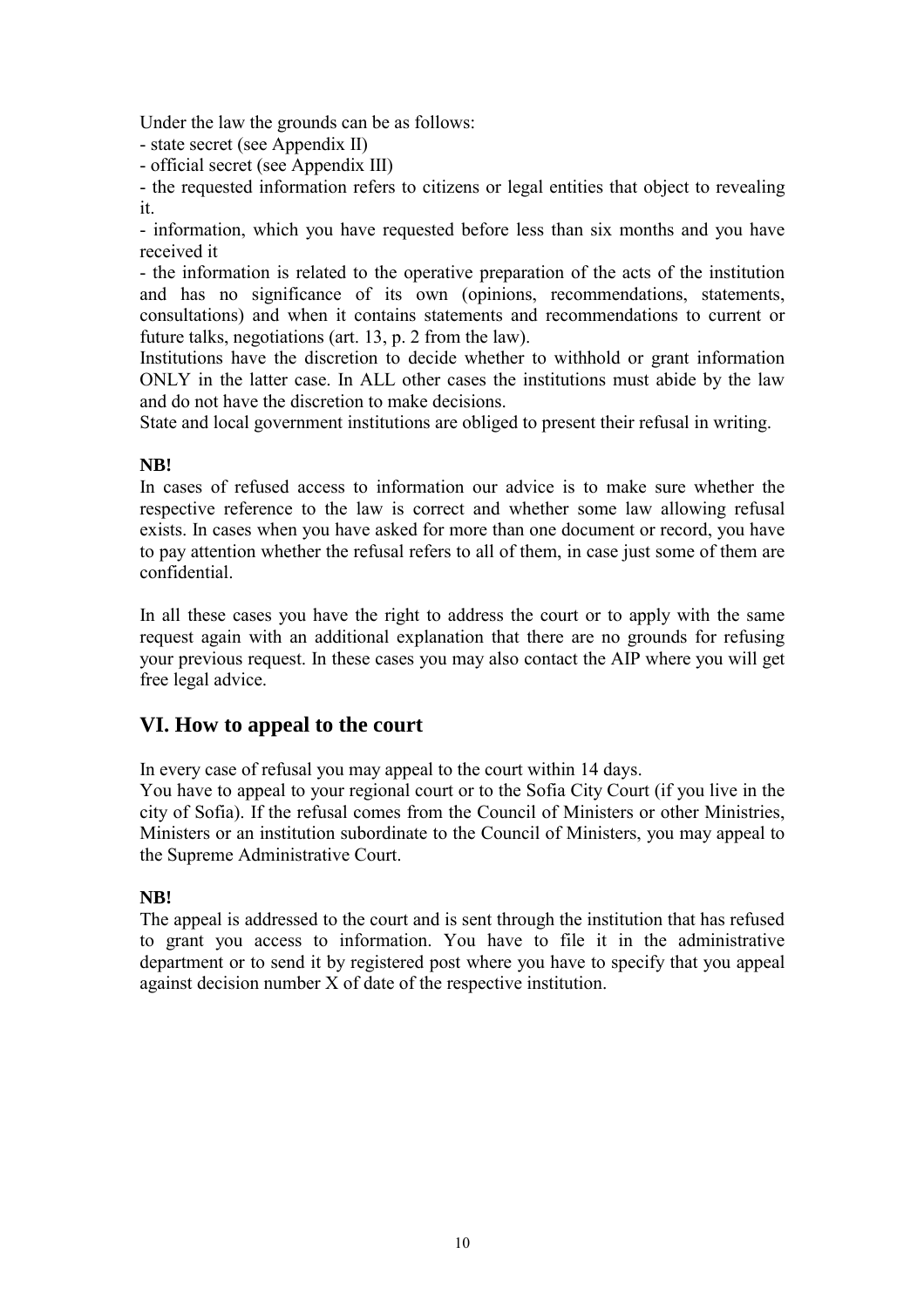## **Appendix**

## *Appendix I*

An example of the list of the legally-obliged entities under the Access to Public Information Law

I State bodies

- 1. The National Assembly
- 2. The President
- 3. The Constitutional Court
- 4. The Courts
- The Supreme Courts
- The Regional Courts
- The Prosecuting Office
- The Investigative Office

#### 5. Senior bodies of the executive power

- The Council of Ministers
- The Prime Minister
- The Deputy Prime Ministers
- The Minister of Foreign Affairs
- The Minister of Health
- The Minister of Trade and Tourism
- The Minister of Finance
- The Minister of Justice and Legal Eurointegration
- The Minister of Agriculture and Forests
- The Minister of Industry
- The Minister of Culture
- The Minister of Territorial Development and Urbanization
- The Minister of Education and Science
- The Minister of Transportation and Communications
- The Minister of Environment and Water
- The Minister of Labor and Social Policy
- The Minister of Defense
- The Minister of Interior
- The Regional Directorates of the Interior
- The National Police Service
- The Chairmen of the State Agencies
	- The Chairman of the Security Supervision Agency
	- The Chairman of the Bulgarians Abroad Agency
	- The Chairman of the Standardization and Metrology Agency
	- The Chairman of the Power Engineering and Energy Resources Agency
	- The Chairman of the Power Engineering Efficiency Agency
- State Committees
	- The Stock Exchanges and Markets Committee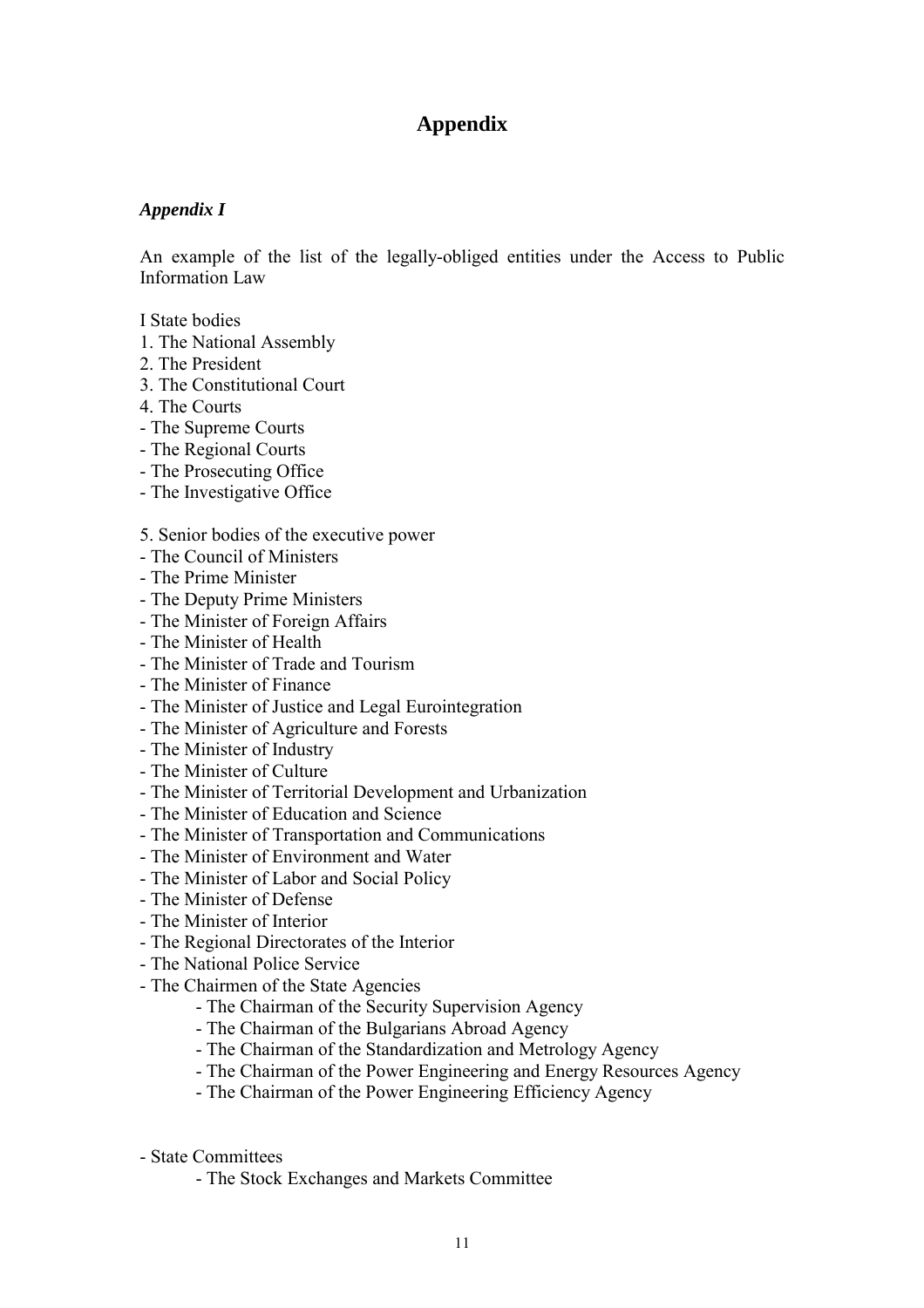- The Securities Committee
- The Telecommunications Committee
- The State Committee for Seeds
- The Energy Regulation Committee
- The Protection of the Competition Committee

- The Executive Managers of the Executive Agencies

- The Executive Manager of the *Academica* Agency
- The Executive Manager of the Hale Prevention Agency
- The Executive Manager of the Bulgarian Accreditation Agency
- The Executive Manager of the Military Clubs and Information Agency
- The Executive Manager of the Chief Labor Inspectorate Agency
- The Executive Manager of the Diplomatic Property in Bulgaria Agency
- The Executive Manager of the Economic Analyses and Broadcasts under the Finance Minister Agency
	- The Executive Manager of the Marine Administration Agency
	- The Executive Manager of the National Communications Network Agency
	- The Executive Manager of the Recreation and Recuperation Agency
	- The Executive Manager of the Medication Agency
	- The Executive Manager of the Environmental Agency
	- The Executive Manager of the Fishery and Aquatic Cultures Agency
	- The Executive Manager of the Seed Testing and Control Agency

 - The Executive Manager of the Resorts and Qualification Agency under the Minister of Justice

- The Executive Manager of the Port Administration Agency
- The Executive Manager of the Surveying and Sustenance of the Danube River Agency
	- The Executive Manager of the Central Military Insurance Agency

- Specialized Bodies

- Chemical Epidemiological Inspectorate
- The National Guard Service
- The Media Council

- Others

- 6. Regional Bodies of the Executive Power
- Regional Governor
- Others
- II. Local Government Bodies
- Mayor
- Municipal Council
- Others

III. Public Legal Entities

IV. Legal Entities and Physical Entities financed by the state budget 1. The National Investigating Service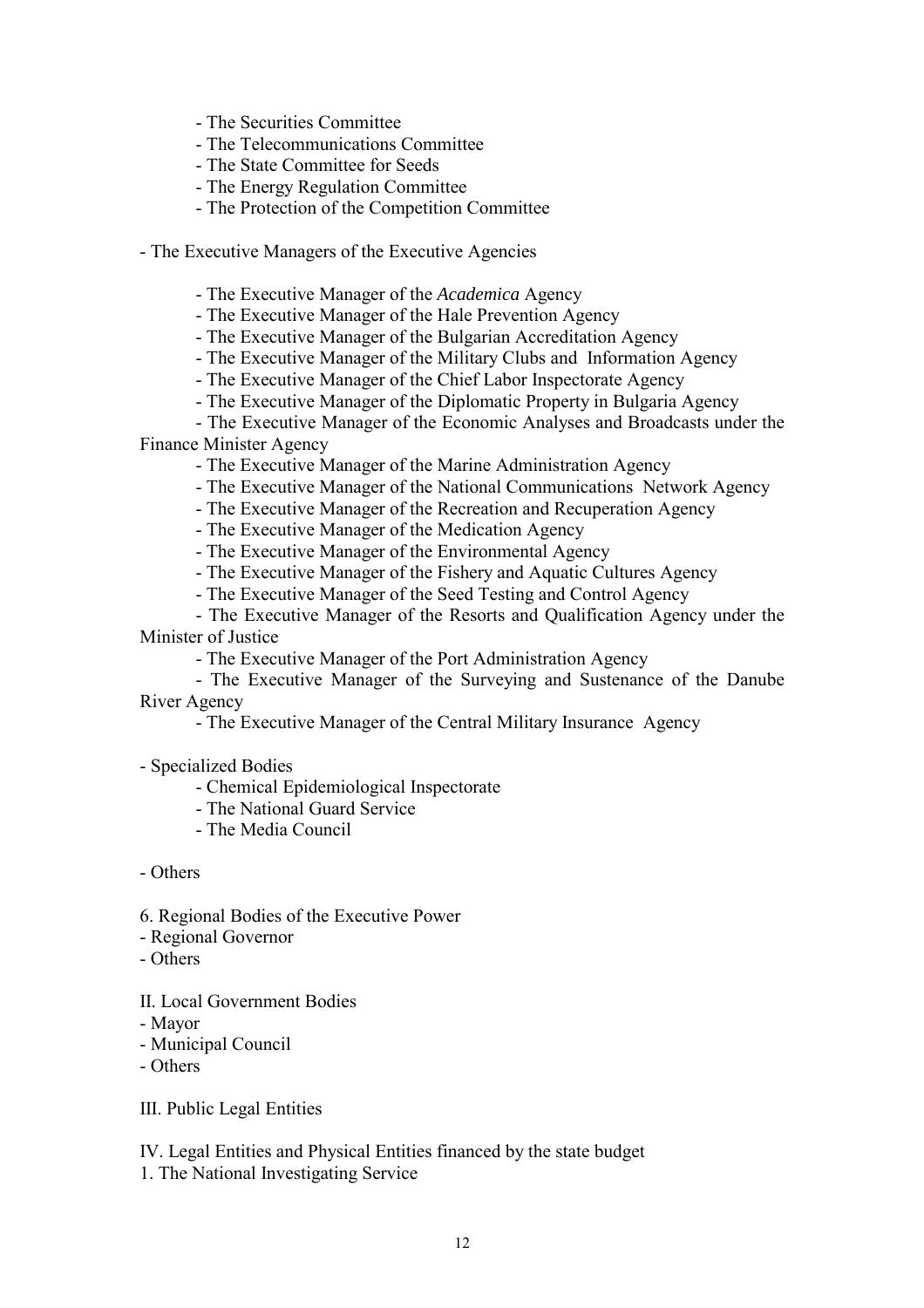- 2. The National Statistical Institute
- 3. The Bulgarian Telegraph Agency
- 4. The Bulgarian National Radio
- 5. The Bulgarian National Television
- 6. The Bulgarian Academy of Science
- 7. The Higher Education Establishments
- 8. Secondary Education Establishments
- 9. The National Committee of the Bulgarian Red Cross
- 10. The Union of the Disabled in Bulgaria
- 11. The Union of the War Disabled and the War Affected in Bulgaria
- 12. The Union of the Blind in Bulgaria
- 13. The Union of the War Disabled Cooperations
- 14. The National Association for Supporting the Mentally Retarded
- 15. The Central Union of Production Cooperatives
- 16. The Central Union of the Cooperations of the Disabled
- 17. The National Center for Social Rehabilitation
- 18. The Parents of Children with Hearing Impairments Association
- 19. Union of the Deaf in Bulgaria
- 20. Bulgarian Association Diabetes
- 21. The Parents of Children with Seeing Impairments Association
- 22. The National Association of the Deaf and Blind in Bulgaria
- 23. The Bulgarian Union of Tourism
- 24. The Union of the Bulgarian Automobile Owners
- 25. The Holy Abode of Rila Rila Monastery
- 26. Representative Associations of the Consumers in Bulgaria

## *Appendix II*

Facts, information and entities constituting state secrets in the Republic of Bulgaria, by category

- -- information related to national defense
- -- information related to foreign policy and internal security
- -- information of economic character
- -- information relating to air transportation safety

## **Appendix III**

List of the types of information constituting official secrets under the various official secrets acts

- 1. Official secrets
	- -- medical secret (Health Institutions Act)
	- -- investigating secret
	- -- secret under the Taxation Code
	- -- secret under the Labor Code (official information of the control bodies)

 -- secret under the Foreign Exchange Act (official information regarding foreign exchange deals)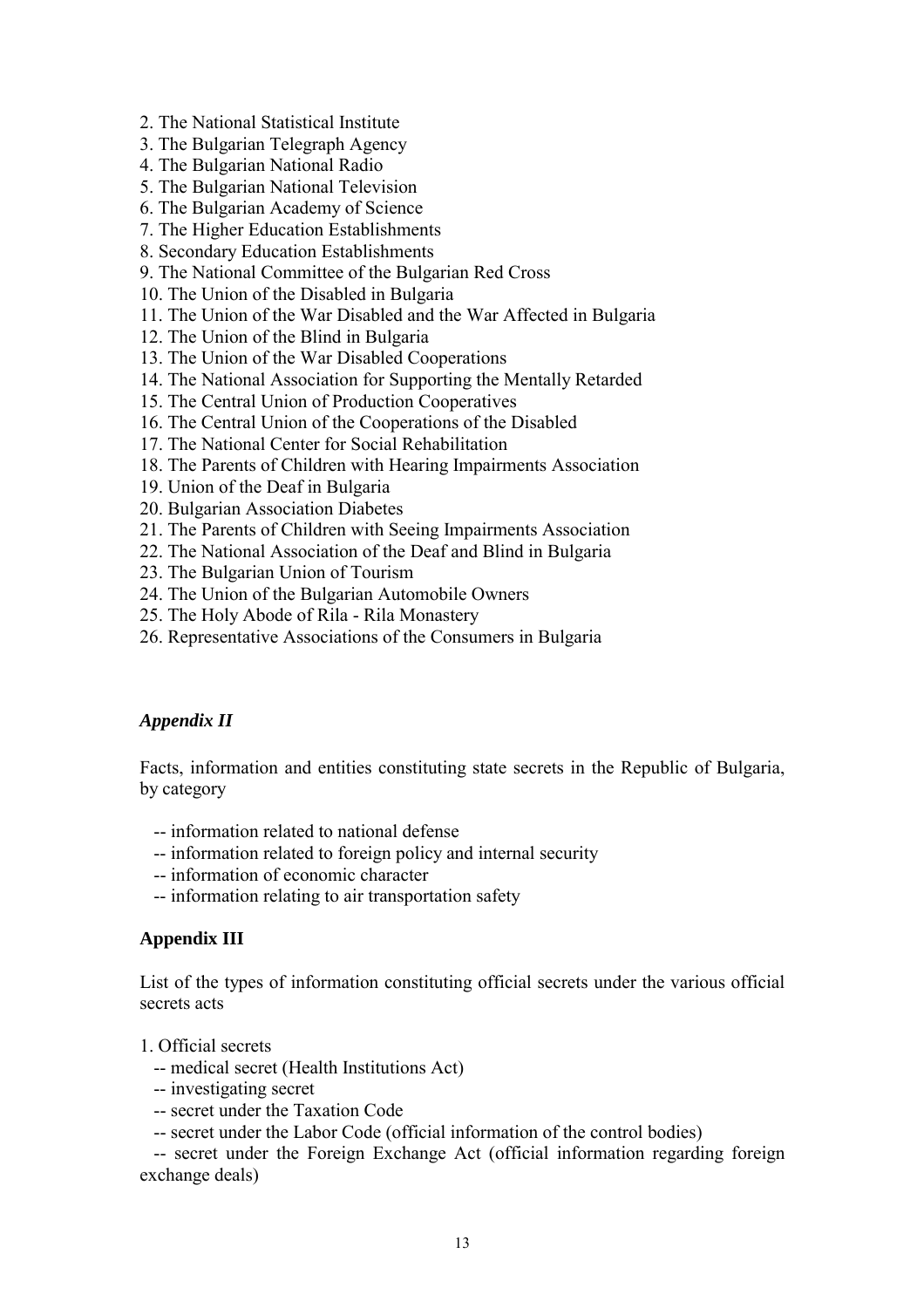-- secret under the Motor Vehicle Transportation Act (official information delivered by the carriers to the Automobile Administration Chief Directorate)

 -- secret under the Telecommunications Act (secret of the telecommunications and the communications).

 -- secret under the State and Financial Control Act (official information regarding the investigated entities)

-- secret under the Power Engineering and Energy Efficiency Act

 -- secret under the Job Security and Employment Promotion Act (secrets of the controlling bodies and their sources of official information regarding offenses)

 -- secret under the Consumer Protection Act and the trade rules (information about ongoing investigations under the law).

-- secret under the Customs Act (customs secret is statutory defined)

 -- secret under the Defense and Armed Forces Act (a internal list of the facts and information is in effect)

-- secret under the Patent and Trade Mark Act (secrets of the patent application)

 -- secret under the Privatization Act (the Council of Ministers defines and classifies stages of and documents regarding the privatization deals)

 -- secret under the Securities Act (facts and circumstances concerning the volumes of and operations with securities)

 -- secret under the Radio and Television Act (information regarding the sources of information)

-- secret under the Statistics Act

 -- secret under the Chamber of Accounting Act (information about the ongoing checks)

-- secret under the Judiciary Act (confidentiality of the judicial proceedings)

-- banking secret under the Bulgarian National Bank Act

2. Official Secret under Paragraph 13 (2) of APIL

3. Miscellaneous

-- secret under the Insurance Code (personal data of the insured)

-- secret under the Refugee Act (personal data of the refugees)

-- secret under the Access to the Former State Security Files Act

 -- secret regarding the protection of the identity of anti-terrorist officials and their families under the Interior Ministry Act

 -- secret regarding the identities of the voluntary collaborators to the Interior Ministry under the Interior Ministry Act

-- secret under the National Health Act (confidentiality of the patients)

 -- secret under the Social Security Act (confidentiality of the recipient of social security as well as the amount dispersed).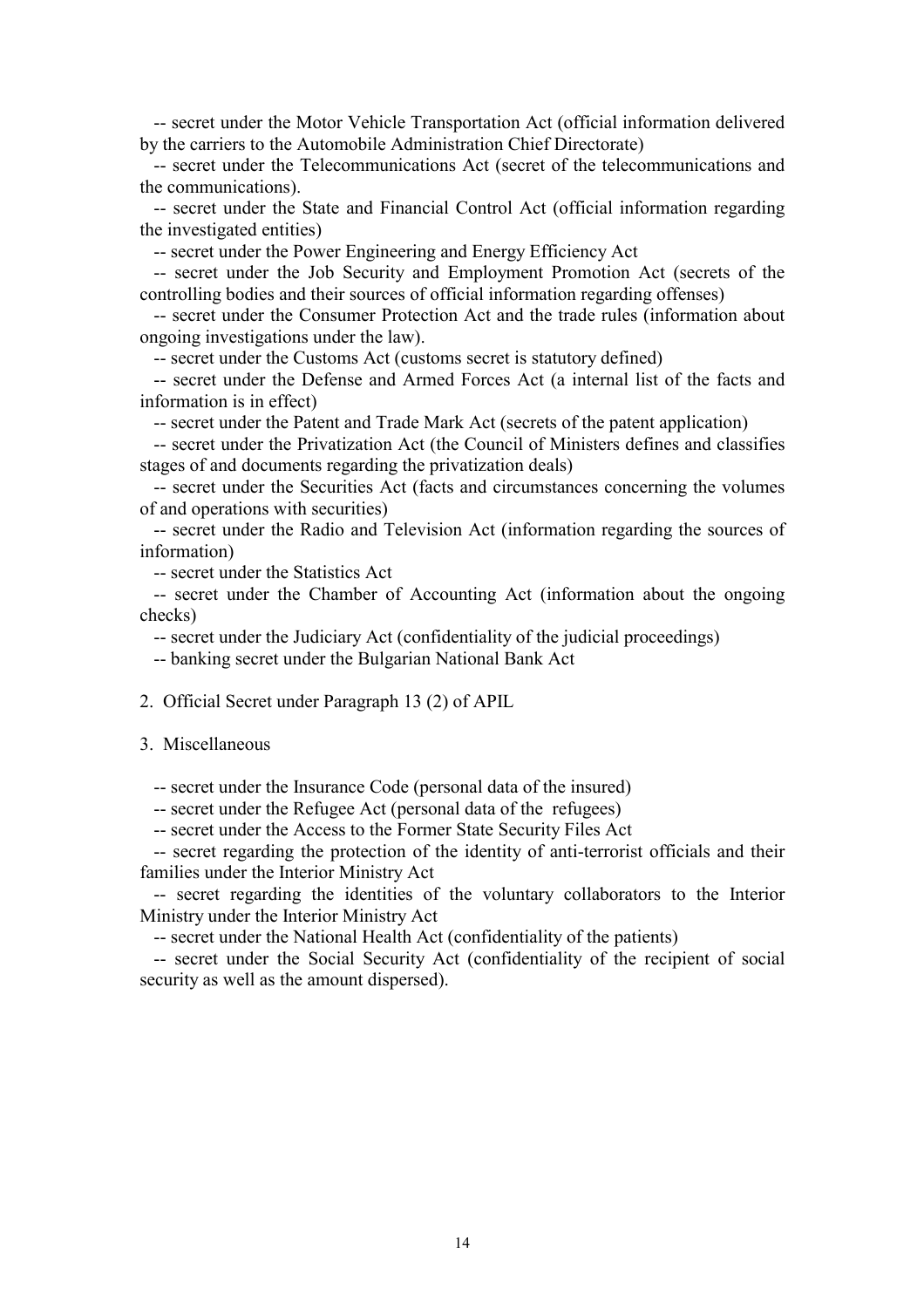## *Appendix IV*

## **Example of a request for access to information**

**To:** (institution requested to grant information) (name of the city, if a territorial sub-entity)

## **REQUEST TO ACCESS INFORMATION**

#### **From:**

(Names or title of legal entity in whose name the request is filed) (address: ) (optional: telephone number)

## **Dear Sir/Madam/Gentlemen:**

 On the basis of the APIL I would like to be granted access to the information you hold regarding

............

On the basis of the APIL I would like to be granted the following documentation:

| 1.      | . |  |  |  |  |  |  |  |  |  |
|---------|---|--|--|--|--|--|--|--|--|--|
| 2.      | . |  |  |  |  |  |  |  |  |  |
| 3.<br>. |   |  |  |  |  |  |  |  |  |  |

I would like to receive the requested information in the following form:

- 1. viewing the information -- original or copy
- 2. non-written consultation
- 3. paper copies
- 4. electronic copies

## **Date: Signature:**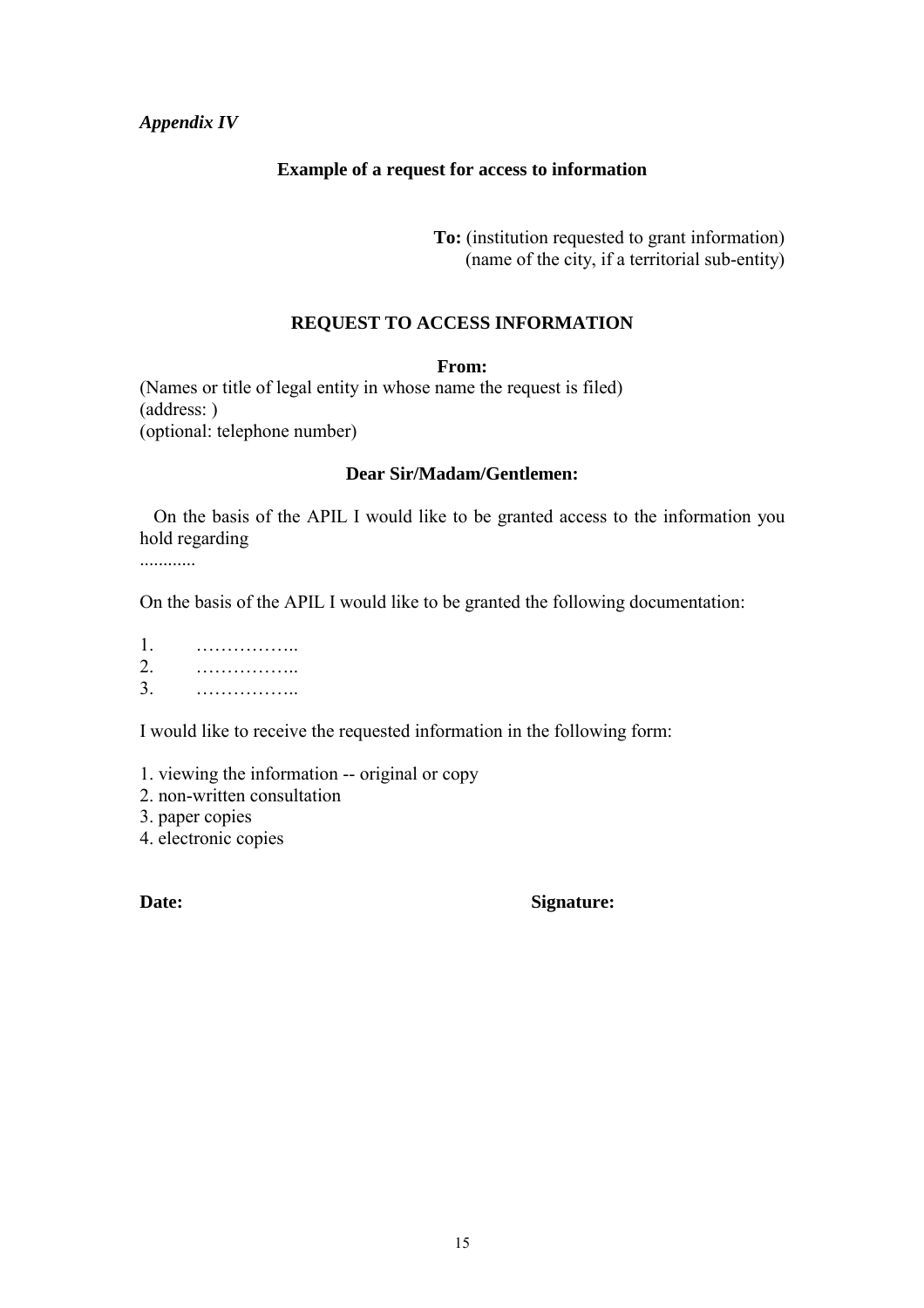## **ACCESS TO PUBLIC INFORMATION ACT Chapter ONE**

## **GENERAL PRINCIPLES**

#### **Section I**

#### **SUBJECT AND SCOPE**

#### *Subject of the act*

**Art. 1.** This act shall regulate the social relations relating to the access to public information.

*Public information* 

**Art. 2.** (1) Within the meaning of this act, public information shall be any information relating to the social life in the Republic of Bulgaria, and giving opportunity to the citizens to form their own opinion on the activities of the persons having obligations under this act.

 (2) The information under sub-article 1 shall be deemed public irrespective of the kind of its physical bearer.

(3) This act shall not apply to the access to personal data.

#### *Persons responsible for ensuring access to public information*

**Art. 3.** (1) This act shall apply to access to public information that is created by or kept with the state bodies or the local self-governance bodies of the Republic of Bulgaria, hereinafter referred to as "the bodies".

 (2) This act shall also apply to the access to public information, which is created by and kept with:

1. bodies, subject to the public law, other than those under sub-art. 1;

 2. individuals and legal entities as far as only their activities financed with funds from the consolidated state budget are concerned;

3. mass media, and relates to the transparency of their activities.

#### *Persons entitled to the right of access to public information*

**Art. 4.** (1) Any citizen of the Republic of Bulgaria is entitled to access to public information subject to the conditions and the procedure set forth in this act, unless another act provides for a special procedure to seek, receive and impart such information.

 (2) Foreign citizens and individuals with no citizenship shall enjoy the right under sub-art. 1 in the Republic of Bulgaria.

(3) Legal entities shall enjoy the right under sub-art. 1 too.

#### *Exercising the right of access to public information*

Art. 5. The right of access to public information may not be exercised against others' rights and reputation, as well as against the national security, public order, national health and the moral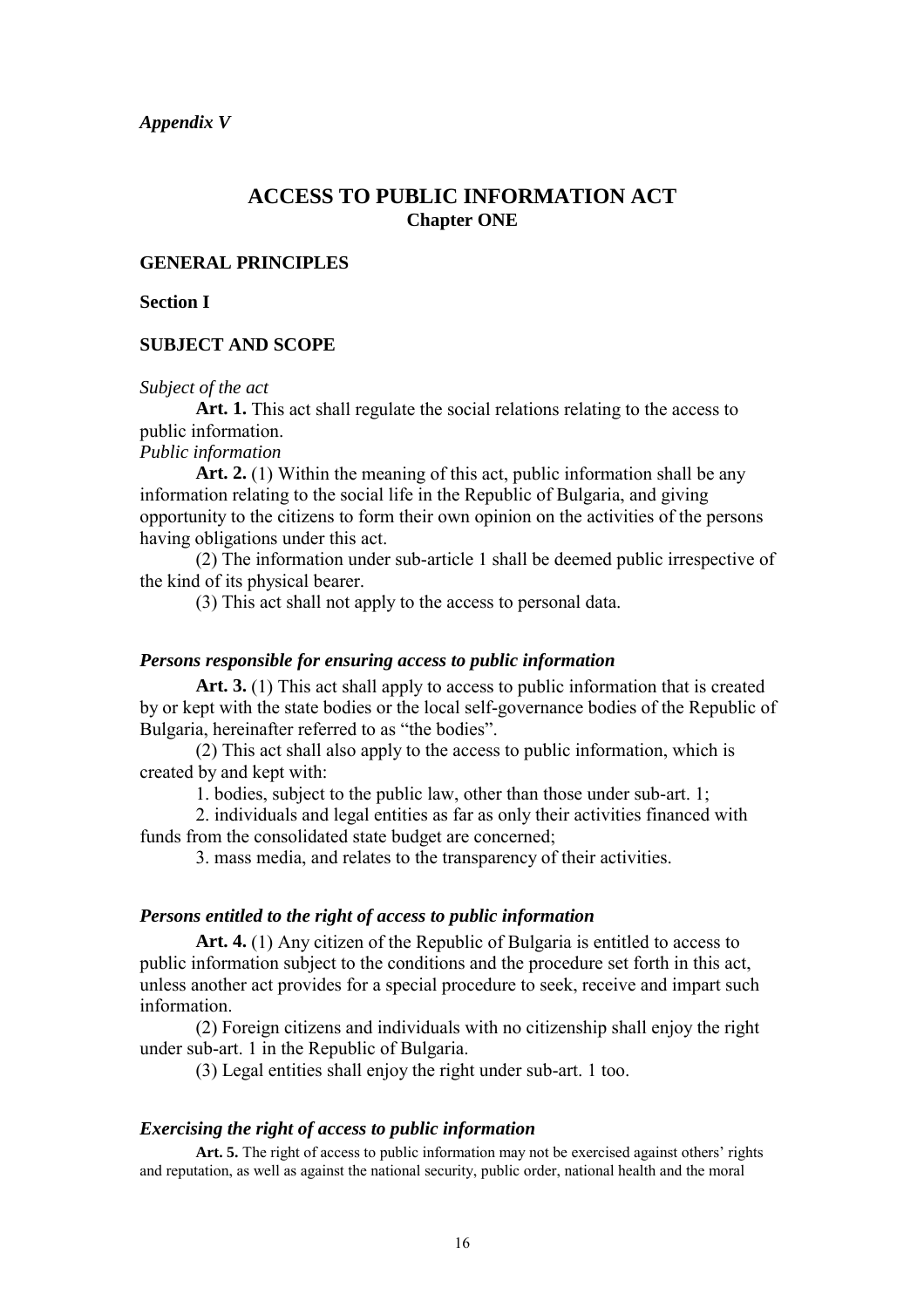standards.

#### *Basic principles*

Art. 6. The basic principles governing the exercise of the right of access to public information shall be:

1. openness, correctness and comprehensiveness of the information;

2. securing equal conditions for access to public information;

 3. securing conformity with the law of the process of seeking and receiving public information;

4. protection of the access to information right;

5. personal data protection;

6. guaranteed the security of the society and the state.

## *Permissible restrictions to the right of access to public information*

**Art. 7.** (1) No restrictions to the right of access to public information shall be permissible, unless the latter represents state or other kind of protected secrecy in cases provided for by an act of Parliament.

(2) Access to public information may either be full or partial.

*Exemption from the scope of the act* 

Art. 8. This act shall not apply to information, which is:

 1. obtainable in the course of provision of administrative services to citizens and legal entities;

2. kept with the State archives of the Republic of Bulgaria.

#### **Section II OFFICIAL AND ADMINISTRATIVE PUBLIC INFORMATION**

## *Kinds of public information*

**Art. 9.** (1) Public information, which is created and kept by the bodies and their administrative structures, is divided into official and administrative information.

 (2) Where so provided in an act of Parliament, certain official or administrative information may be classified as state or administrative secret.

## *Official public information*

**Art. 10.** Official information shall be deemed information contained in the acts of the state or local self-government bodies in the course of exercise of their powers.

#### *Administrative public information*

**Art. 11.** Administrative information shall be deemed information, which is collected, created and kept in connection with official information, as well as in the course of the activities of the bodies and their administrative structures.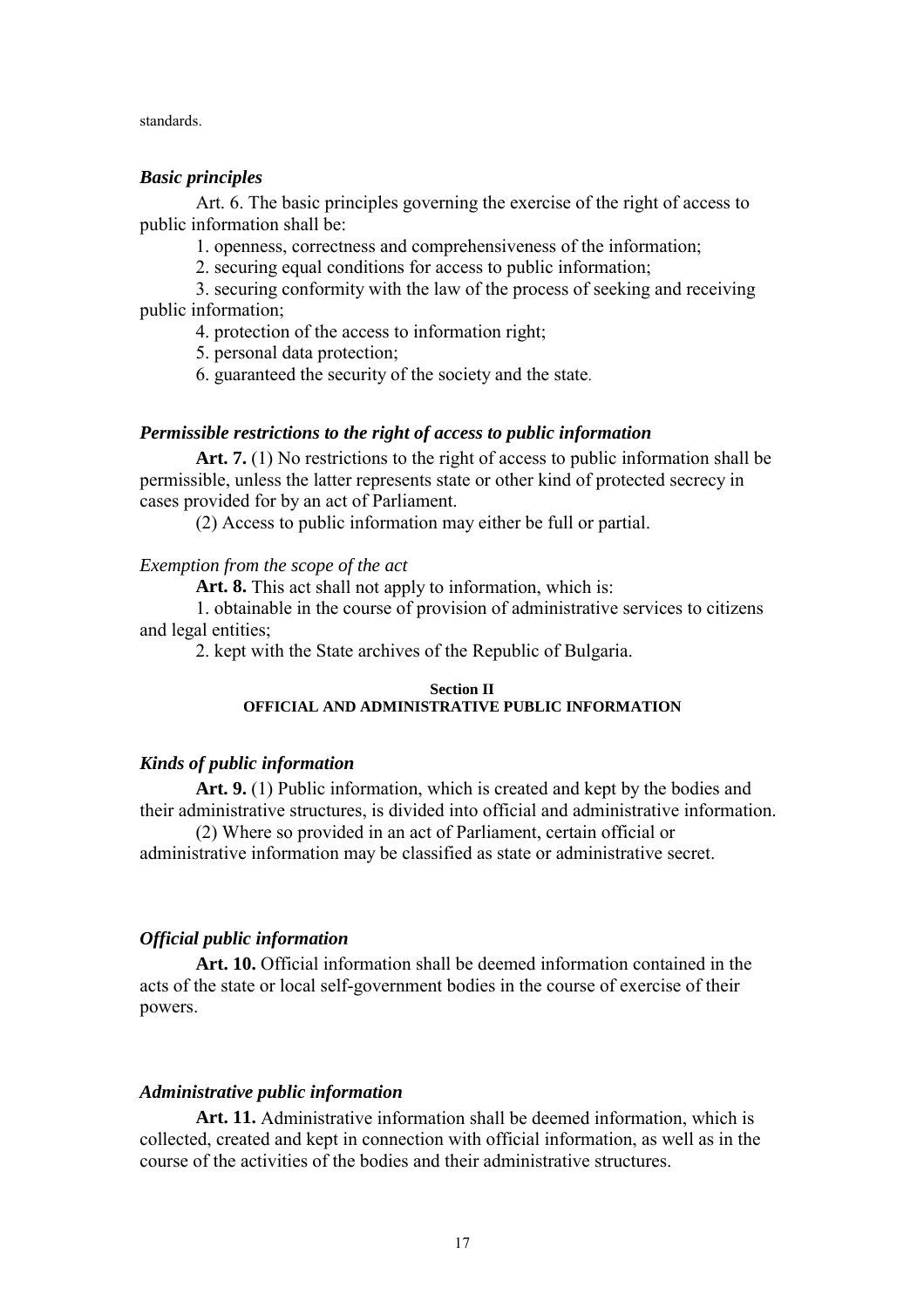## **Chapter TWO ACCESS TO PUBLIC INFORMATION**

#### **Section I ACCESS TO OFFICIAL AND ADMINISTRATIVE PUBLIC INFORMATION**

#### *Access to official public information*

**Art 12.** (1) Access to official information, which is contained in normative acts shall be provided by means of their promulgation.

 (2) Access to other official information shall be provided by promulgating it if so provided in an act of parliament, or if so decided by the agency who created it.

 (3) Access to official information in cases other than those provided in sub-art. 1 and 2 shall be unrestricted and shall be exercised in accordance with the procedure set forth in this act.

 (4) In case of request for access to official information, which is promulgated, the respective body shall be obliged to state the number, the date and the name of the issue where the information was published.

#### *Access to administrative public information*

Art. 13. (1) Access to administrative public information shall be unrestricted.

(2) Access to administrative public information may be restricted, if it:

 1. relates to the preparatory work of an act of the bodies, and has no significance in itself (opinions and recommendations prepared by or for the body, reports and consultations);

 2. contains opinions and statements related to on-going or prospective negotiations to be led by the body or on its behalf, as well as any data relating thereto, and was prepared by the respective bodies' administrations.

 (3) The restrictions under sub-art. 2 shall not apply after a period of 20 years as form the creation of such information.

#### *Duties for disclosing public information*

Art. 14. (1) The bodies shall inform about its activities by making publications or using other form of announcements.

 (2) The bodies shall be obliged to announce information, which has been collected, or came to its knowledge during the performance of their activities, where such information:

 1. is of a nature to prevent some threat to the citizens' life, health or security, or to their property;

 2. disproves a previously disseminated incorrect information that affects important social interests;

3. is, or could be, of interest to the public;

4. must be prepared and released by virtue of law.

#### *Publication of up-to-date public information*

**Art. 15.** (1) In order to achieve transparency of the administration's activities, and for the purpose of maximum facilitation of access to public information, every chief officer of an administrative structure within the system of the executive power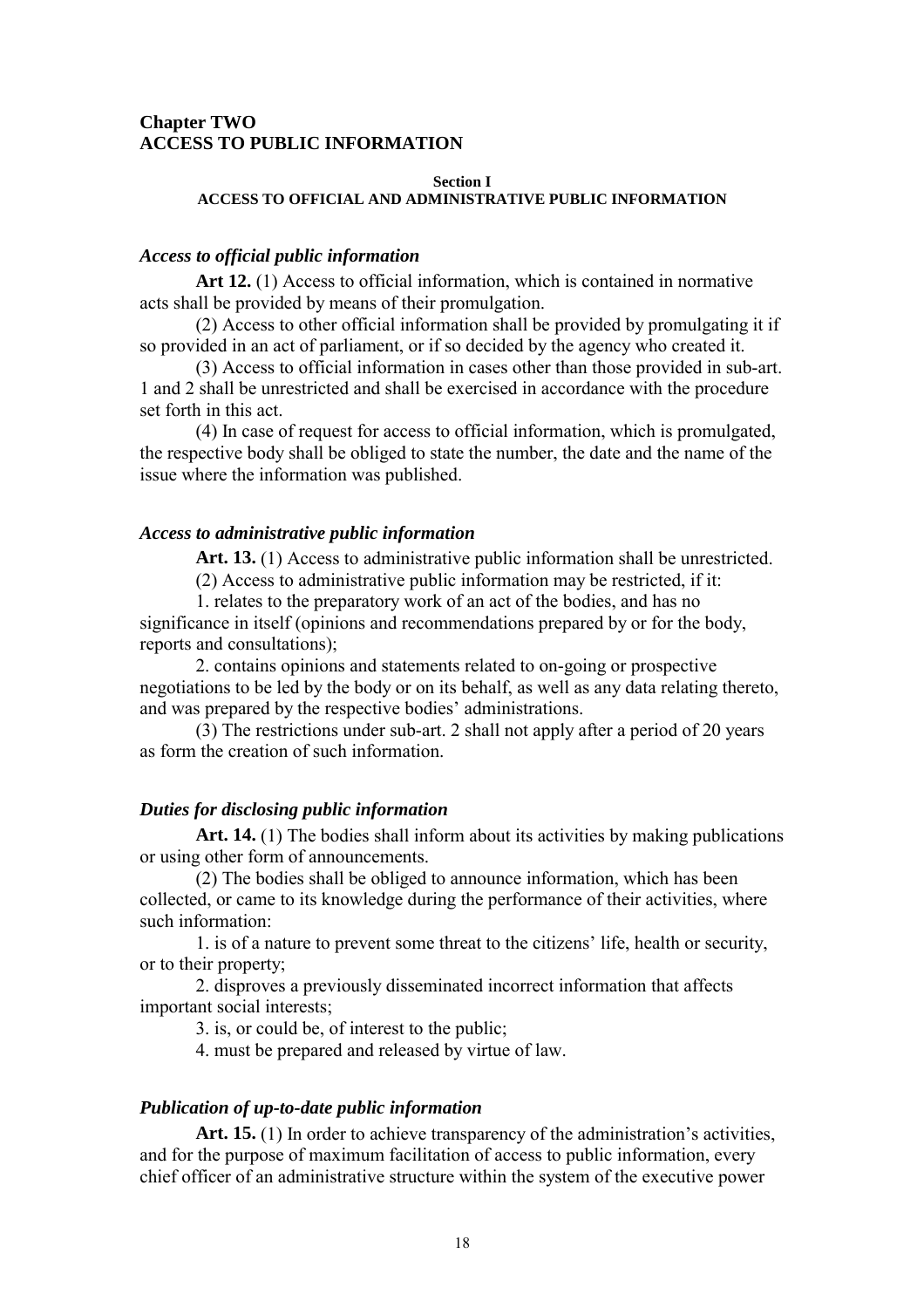shall publish on a regular basis up-to-date information containing:

 1. description of his/her powers as well as data on the organizational structure, the functions and the responsibilities of the administration led by him/her.

2. list of the acts issued within the scope of its powers;

 3. description of the data volumes and resources, used by the respective administration,

 4. the name, the address, the telephone number and the working hours of the respective administration's office which is authorized to receive applications for access to public information.

 (2) Every chief officer under sub-art. 1 shall prepare an annual report on the applications for access to public information, which shall contain among others data on the refusals made and the reasons therefor. This annual report shall be part of the annual reports under art. 61, sub-art. 2 of the Administration Act.

#### *Duties of the Minister of the state administration*

**Art. 16.** (1) The Minister of the State administration shall publish an annual summary of the reports on the bodies and their administrations, containing the information under art. 15., as well as other information relating to the implementation of this act.

 (2) The Minister of State administration shall be responsible for distributing the summary. The information contained in the summary shall be made available in every administration for review by the citizens.

#### **Section II**

#### **ACCESS TO OTHER PUBLIC INFORMATION**

#### *Access to public information related to the activities of other persons responsible for its disclosure*

**Art. 17.** (1) Access to public information relating to the activities of the responsible persons under art. 3, sub-arts. 2 shall be unrestricted.

 (2) Information under sub-art. 1 that represents commercial secret or whose disclosure or dissemination is of a nature to result in unfair competition among business persons shall not be disclosed.

#### *Access to public information for mass media*

**Art. 18.** Public information for the mass media is only the information concerning: 1. the persons taking part in the management of the respective media or exercise effective control over its management or its activities;

 2. business related parties taking part also in the management of other mass media, which allows them to exercise an effective control over their management or their activities;

 3. the persons directly engaged in the mass media and which participate in the formation of its editorial policy;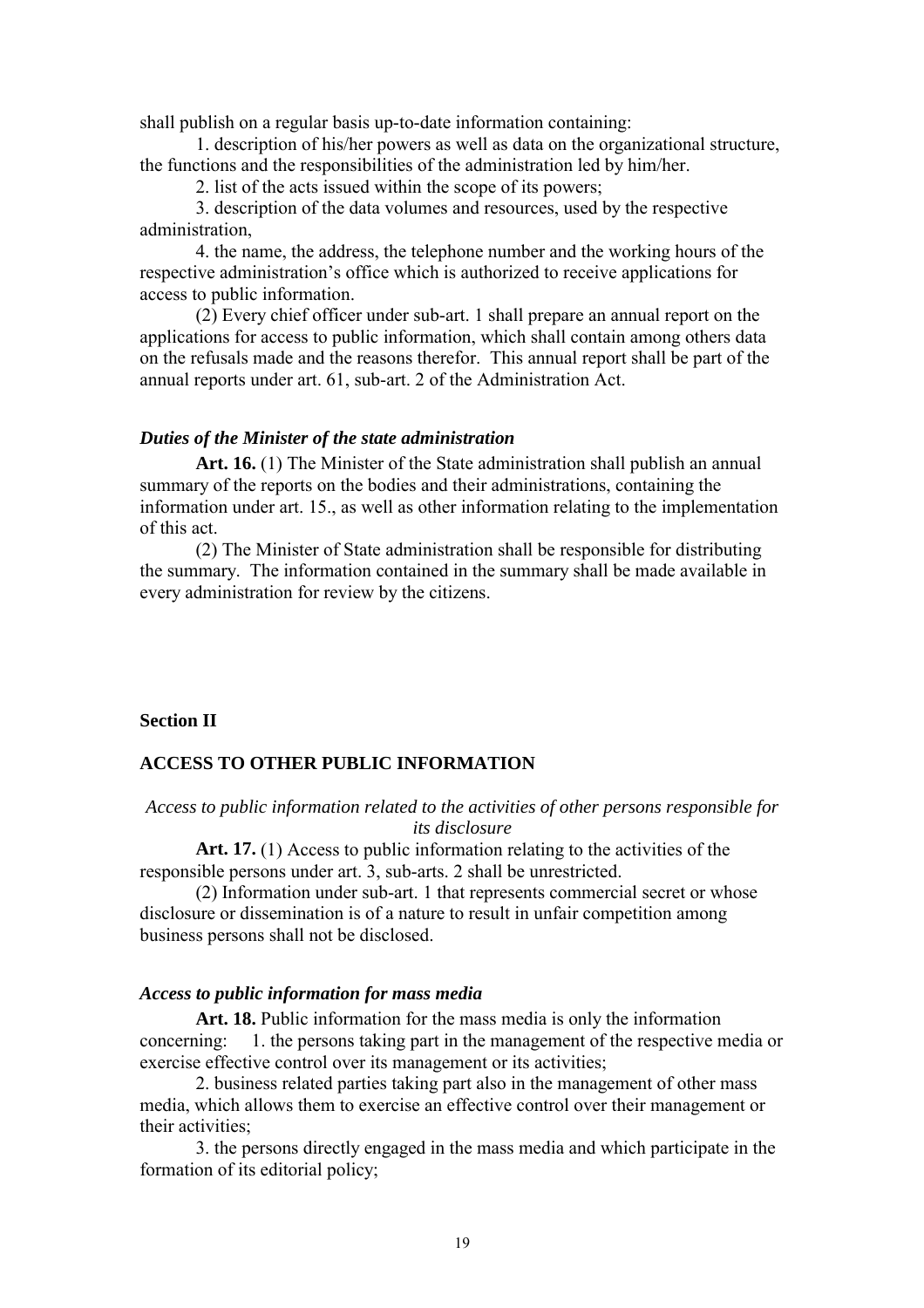4. the announced statements on the mass media' public goals, as well as principles and internal rules applied by the mass media to guarantee correctness and objectivity of disseminated information;

 5. the financial results of the mass media's owner and the dissemination of its production.

#### *Objectives of the access to public information for the mass media*

**Art. 19.** The access to the information under art. 18 shall be exercised with compliance with and with balance of the principles of transparency and economic freedom, as well as of personal data protection, commercial secrecy and the secret of the sources of the mass media that wished to remain secret.

## **Section III**

## CONDITIONS AND PROCEDURE FOR DETERMINATION OF THE EXPENSES INCURRED FOR GRANTING ACCESS TO PUBLIC INFORMATION

#### *Free of charge access and costs related to the granting of public information*  Art. 20. (1) The access to public information shall be free of charge.

 (2) The expenses incurred for granting access to public information shall be recovered in accordance with tariffs determined by the Minister of Finance, and shall not exceed the actual costs incurred.

 (3) A justification of the expenses under art. 2 shall be made to the applicant upon his/her request.

#### *Informational obligations upon filing of application for access*

**Art. 21.** The responsible persons under art. 3 shall inform on the possible forms of granting access to public information on the spot where the applications are accepted, as well as on the charges due and the means of their payment.

#### *Free of charge corrections and amendments to the disclosed information*

**Art. 22.** No additional expenses shall be charged for corrections and/or addendum to the granted public information in cases where the information is incorrect or incomplete and this has been requested by the applicant on stated grounds.

*Revenues from granting of access to public information*  **Art. 23.** The revenue received in the course of granting access to public information shall be for the account of the budget of the respective body.

## **Chapter THREE PROCEDURE FOR GRANTING ACCESS TO PUBLIC INFORMATION**

## **Section I REQUEST FOR ACCESS TO PUBLIC INFORMATION**

#### *Application or verbal request for access to information*

**Art. 24.** (1) The request for granting access to public information shall be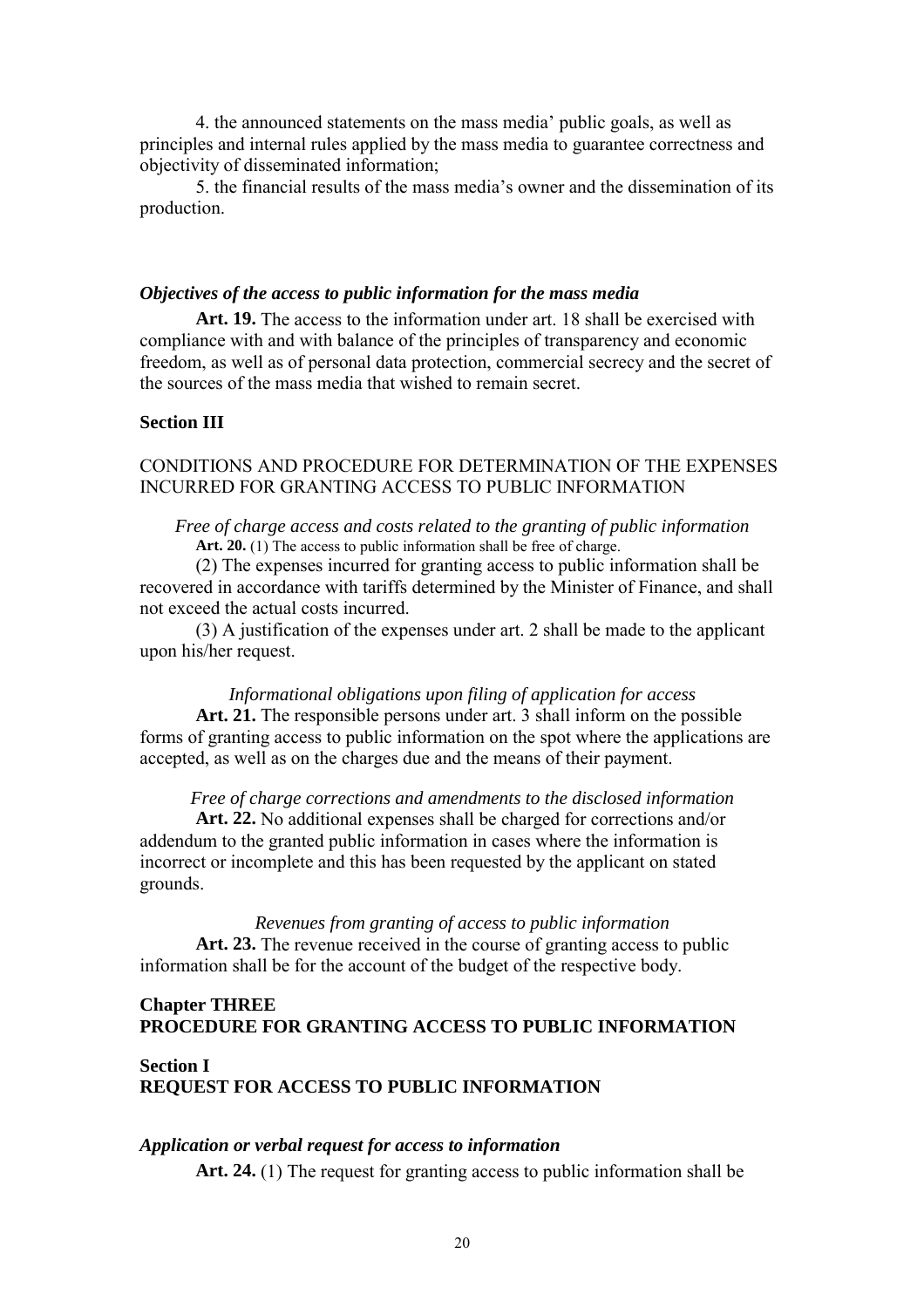made in the form of a written application or verbal request.

 (2) The application is deemed written also in cases where it is send electronically subject to conditions determined by the respective body.

 (3) Where the applicant is not granted access to public information requested in oral form, or he/she considers the disclosed public information insufficient, he/she may file a written application.

## *Content of application of access to information*

Art. 25. (1) The application for access to public information shall contain:

1. full name, or respectively the business name and the seat of the applicant;

2. description of the information requested;

3. the preferred form of access to the requested information;

4. the address for correspondence with the applicant.

(2) If any requisite under 1, 2 or 4 above is not present in the application, the latter shall be left without further consideration.

 (3) Every filed application for access to public information shall be registered in accordance with the procedure adopted by the relevant agency.

#### *Forms for granting of access to public information*

**Art. 26.** (1) Access to public information shall be granted in the following forms:

1. examination of the information – original or copy

- 2. verbal explanation;
- 3. paper copy;
- 4. copy on technical bearer.

 (2) Access to public information may be granted in one or more of the forms sub-art. 1.

 (3) Where the preferred form of access to public information is the one described in sub-art. 1, point 4, the technical parameters for the recording of the information should be defined.

 (4) Persons with impaired sight, hearing or speech are entitled to request access in a form that corresponds to their ability to communicate.

#### *Obligation to comply with the preferred form of access*

Art. 27. (1) The bodies shall comply with the requested form of access to public information, except where:

1. it cannot be satisfied due to technical reasons;

2. it results in unjustified increase of costs of disclosure;

 3. creates opportunities for unlawful processing of the information or for infringement of intellectual property rights.

 (2) In the cases provided under sub-art. 1, access shall be granted in a form decided by the respective agency.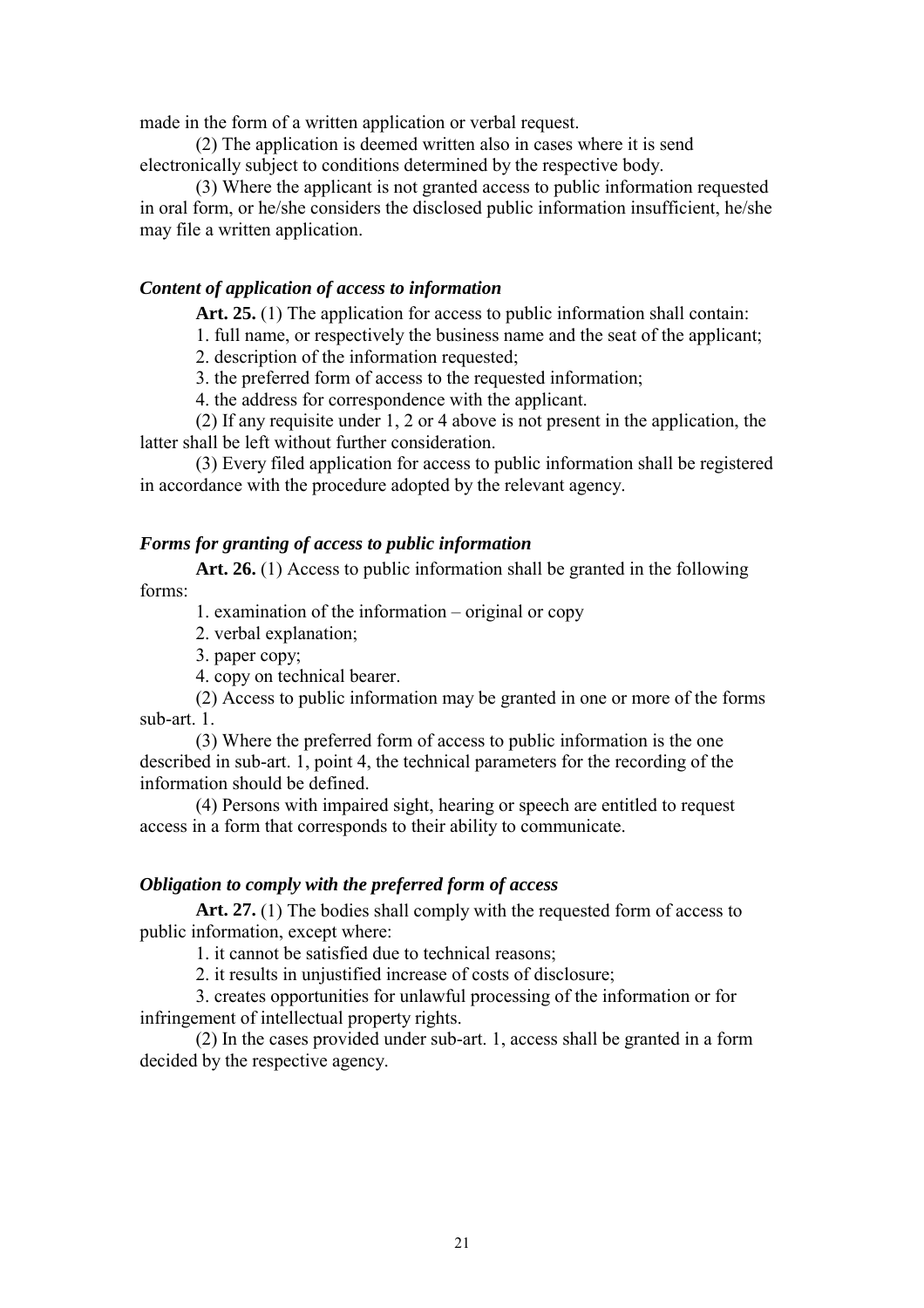#### **Section II**

#### **CONSIDERATION OF APPLICATION AND GRANTING ACCESS TO PUBLIC INFORMATION**

#### *Consideration of applications for access*

**Art. 28.** (1) Each application for access to public information shall be considered within the shortest possible time, but not later that 14 days as of date of registration.

(2) Within the time period set in sub-art. 1, the body, or person explicitly authorized by them, shall decide on whether to grant or deny access to public information and shall notify in writing the applicant of the decision.

#### **Specification of the application for access**

Art. 29. (1) Where it is not clear what information is being requested or it is too broadly defined, the applicant shall be advised accordingly and shall be provided an opportunity to specify the requested information. The time period set in the preceding article shall start running as of the date when the requested public information was specified.

(2) If the applicant failed to specify the requested public information within a period of 30 days, the application shall not be considered.

#### *Permissible extension of the term for granting of access*

**Art. 30.** (1) The time period set in art. 28, sub-art. 1 may be extended with no more than 10 days, where the requested information as specified in the application is substantial in volume and additional time for it's preparation is needed.

(2) The notification under art. 29, sub-art. 1 should state the reasons for the extension of the term in which the access to the public information shall be granted.

#### *Extension of the term for reasons of protection of third parties' interests*

**Art. 31.** (1) The time period set in art. 28, sub-art. 1 may be extended with not more than 14 days also where the requested information is a matter of concern to a third party and his/her consent is needed for its disclosure.

 (2) In the cases under sub.art. 1, the respective body shall seek the explicit written consent of the third party within 7 days as from the registration of the application under art. 24.

 (3) When it takes the decision under art. 28, sub-art. 2, the respective body shall be obliged to comply strictly with the conditions under which the third party has consented to the disclosure of the information that concerns him/her.

 (3) In the absence of consent by the third party within the term specified in sub-art. 1 or in case of explicit refusal by the third party to give its consent, the respective body may disclose the requested public information in scope and in a manner so as not to disclose the information concerning the third party.

 (4) The consent of the third party is not required where it is a responsible person and the information concerned is a public information under this act.

#### *Re-allocation of the application for access*

**Art. 32.** (1) When the body does not have the requested information, but is aware of its location, it shall re-sent the application within 14 days as of receipt of the application and shall notify the applicant of the re-sending. The notification must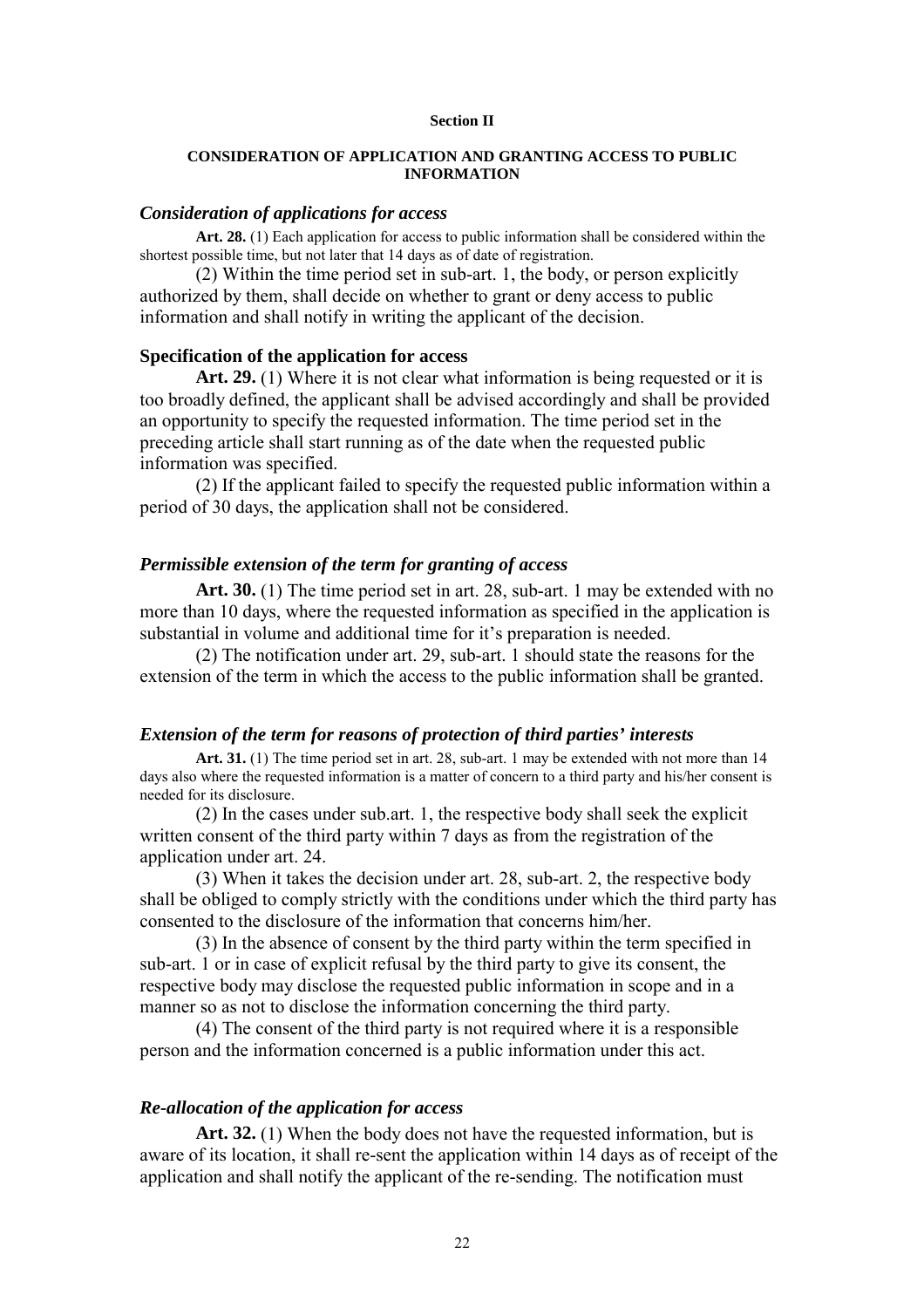always specify the name and the address of the respective agency or legal entity.

(2) In the case described in sub-art. 1, the time period set in art. 28, sub-art. 1, shall start running as of the receipt of the re-sent application.

#### **Notification of unavailability of the requested public information**

**Art. 33.** If the body does not have the requested information and is not aware of its location, it shall notify the applicant accordingly within 14 days.

#### *Decision to grant access to public information*

**Art. 34.** (1) The decision under art. 28, sub-art. 2, by which access to public information is granted must state:

1. the degree of the ensured access to the requested public information;

 2. the time within which access to the requested public information is available;

3. the location where the requested information will be disclosed;

 4. the form in which access to the requested public information will be granted;

5. the costs for granting access to the requested public information.

(2) The decision may also state other bodies, organizations and persons who have more complete information available.

 (3) The decision to grant access to the requested public information shall be handed over to the applicant against his/her signature or sent by registered mail.

 (4) The time period described in sub-art. 1, point 2 may not be less than 30 days as of receipt of the decision.

#### *Granting of access to the requested public information*

**Art. 35.** (1) Access to public information shall be granted after payment of the specified costs and after presentation of document evidencing their payment.

 (2) A record shall be drawn upon provision of access to public information, which shall be signed by the applicant and the relevant civil servant.

#### *Refusal of the applicant of the granted access*

**Art. 36.** If within the time specified in art. 34, sub-art. 4 the applicant fails to appear or to pay the required costs, either of his failures shall be considered a refusal of the granted right of access to public information.

#### **Section III**

## **REFUSAL TO GRANT ACCESS TO PUBLIC INFORMATION**

#### *Grounds for refusals to grant access*

Art. 37. (1) Grounds for refusal to grant access to public information is in place where:

 1. the information requested is a state or administrative secret, as well as in cases described in art. 13, sub-art. 2;

2. the access is of a nature to affect third party's interests and the third party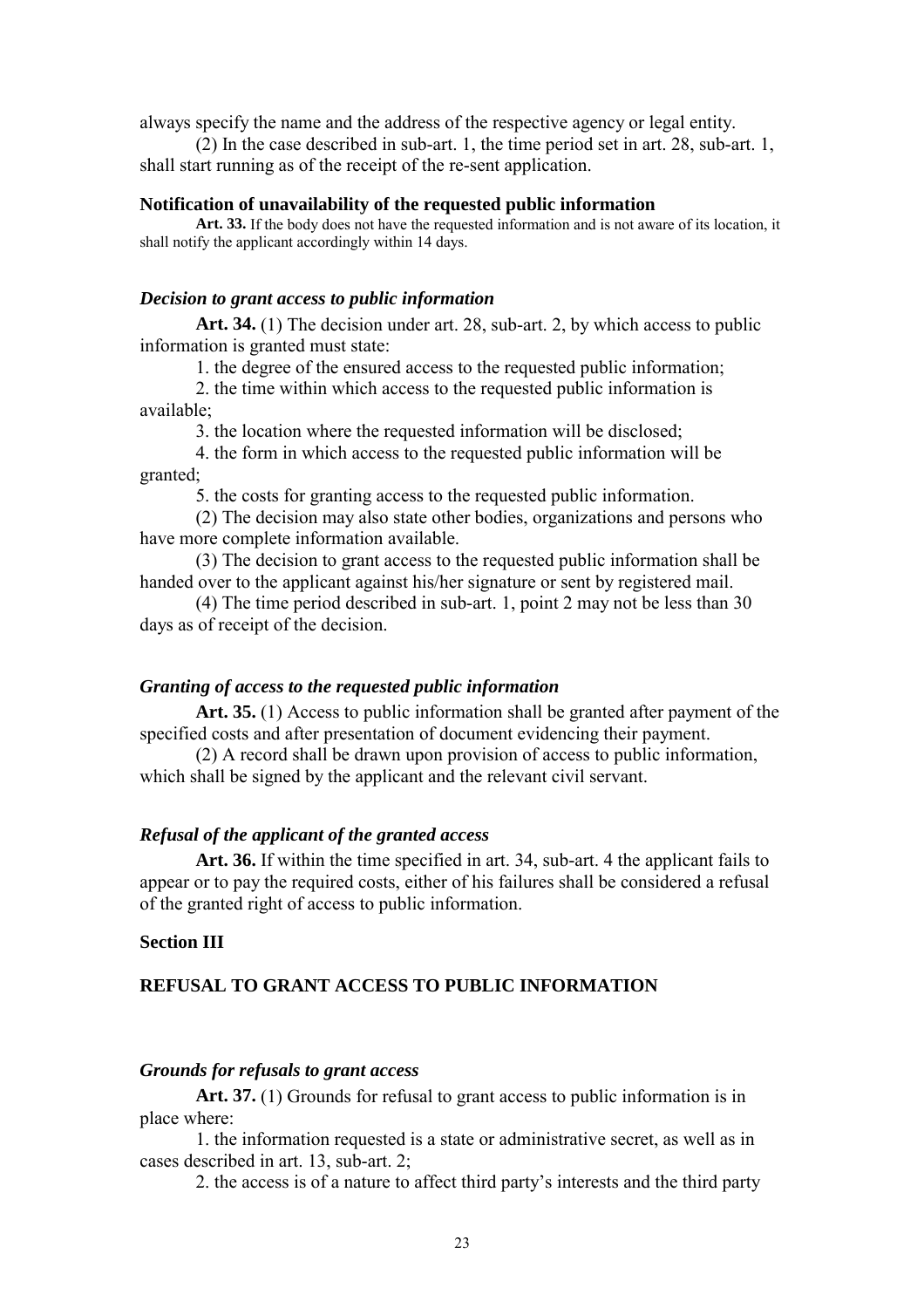did not give its explicit written consent for the disclosure of the requested public information;

 3. access to the requested public information was provided to the applicant within the preceding six moths.

 (2) In the cases described in sub-art. 1, partial access may be granted to such parts of the information, access to which is not restricted.

#### *Content of the decision to refuse to grant access*

**Art. 38.** A decision refusing access to public information shall state the legal and factual grounds for the refusal under this act, the date of the decision and the procedure for its appeal.

#### *Hand-over of the decision for refusal of access*

**Art. 39.** A decision refusing access to public information shall be handed over to the applicant against his/her signature or sent by registered mail.

#### **Section IV**

## **APPEAL OF DECISIONS TO REFUSE TO GRANT ACCESS TO PUBLIC INFORMATION**

## *Jurisdiction over appeals of the decisions relating to access or to refusal of access*

**Art. 40.** (1) The decisions for granting access to public information or for refusals to grant access to public information may be appealed before the regional courts or before the Supreme Administrative Court depending on the body, which issued the decision, under the provisions of the Administrative Procedure Act or the Supreme Administrative Court Act.

 (2) The decisions of the persons under art. 3, sub-art. 2 to grant access to public information or to refuse to grant access to public information may be appealed before the regional courts in accordance with the Administrative Procedure Act.

#### *Competencies of the court considering the appealed decisions*

**Art. 41.** (1) If a court finds that a refusal is not in conformity with the law, it shall repeal in full or in part, or shall amend, the decision for refusal and shall instruct the body to grant the request for access to public information.

 (2) In the cases described in sub-art. 1, access to public information shall be provided in accordance with the procedure set forth in this act.

 (3) Upon appeal of refusal to grant access to public information on the grounds of art. 37, sub-art. 1, point 1, the court may, in closed hearing, request from the body the necessary evidences.

 (4) In cases under sub-art. 3 the court shall decide on the lawfulness of the refusal and on the classification.

#### *Administrative penalty provisions*

**Art. 42.** (1) If not subject to a harsher penalty, a civil servant who failed to respond within the specified time limits to a request for access to public information without exculpatory reason, shall be fined between 20 and 50 leva.